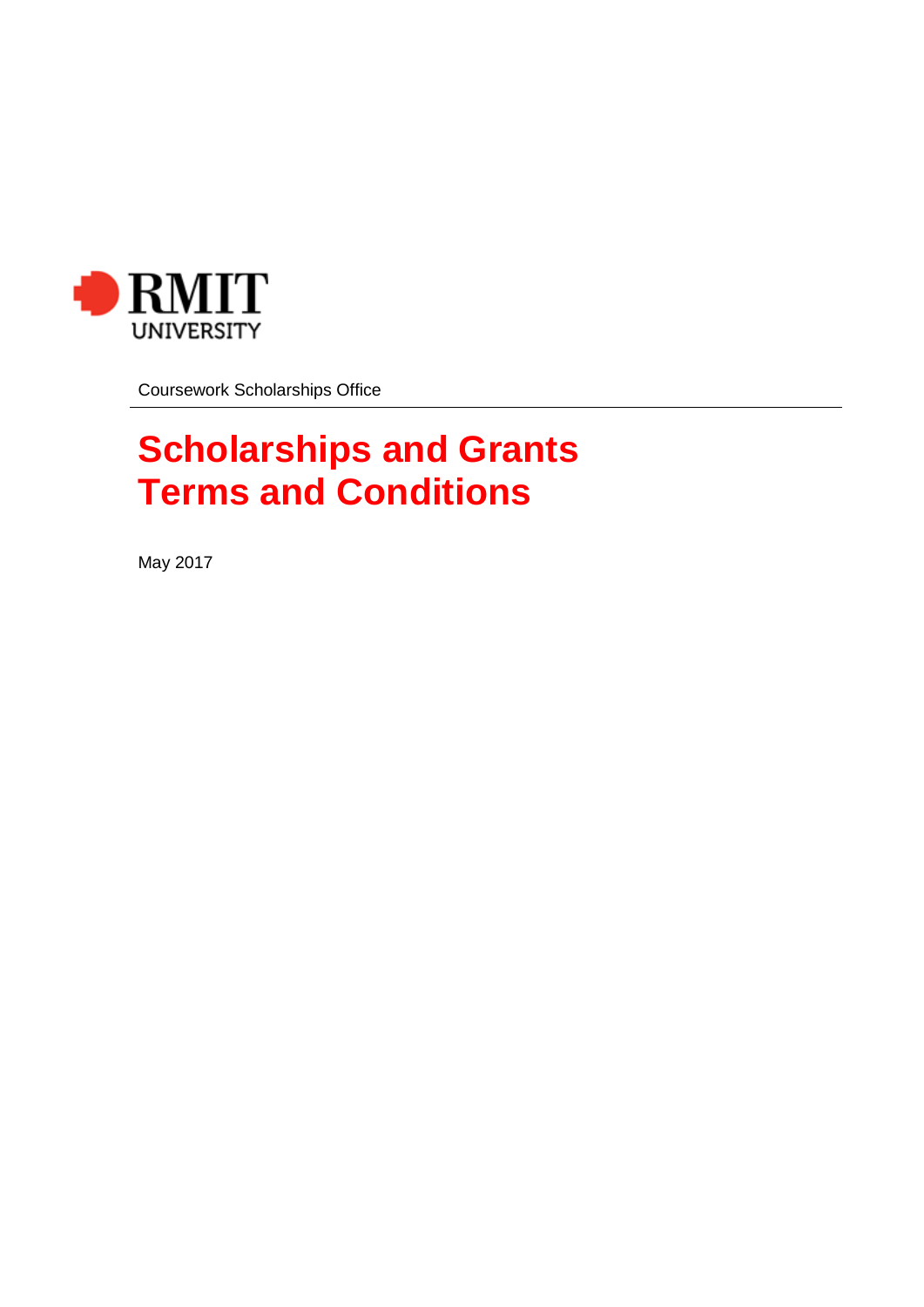# **RMIT Coursework Scholarships Office Scholarships and Grants Terms and Conditions**

# *Contents*

# <span id="page-1-0"></span>**1. Introduction**

Before you accept your provisional scholarship offer, please read all of the following Terms and Conditions. If you accept a scholarship at RMIT it means you accept these Terms and Condition and agree to their requirements and conditions.

This Terms and Conditions document applies to the scholarships and grants administered by the Coursework Scholarships Office at RMIT University. There are separate Terms and Conditions that apply to Commonwealth Scholarships; they are not contained within this document.

**Note:** RMIT University may make changes to these Terms and Conditions without notice. The most current version of these Terms and Conditions is located on the scholarships website [\(www.rmit.edu.au/scholarships\)](http://www.rmit.edu.au/scholarships).

Key terms: **Scholarships** = scholarships, grants, bursaries and awards offered by the Coursework Scholarships Office

**Scholarships** covered by these terms and conditions include:

- Access and Equity Business Creation **Scholarship**
- Air Pilots Scholarship
- Airmaster Scholarship
- AusNet Services Women in Engineering **Scholarship**
- Bachelor of Applied Science (Property) Achievement Scholarship
- **•** Bachelor of Applied Science (Project Management) Achievement Scholarship
- Boeing Scholarship
- BMD Group Scholarship
- Brimbank City Council Scholarship
- Carey Lyon Scholarship
- CitiPower and Powercor Women in Electrical Engineering Scholarship
- Coles Property Scholarship
- CPB Contractors Scholarship
- Damien Rasmussen Scholarship
- Donald Cant Watts Scholarship
- Electrical and Computer Engineering Undergraduate Academic Merit Scholarship
- Emeritus Professor Brian Smith AO Scholarship
- Emeritus Professor David Beanland AO **Scholarship**
- Emeritus Professor John Jackson Scholarship
- Ernest William Capp Scholarship
- Evelyn Boekemann Scholarship
- Gavin Teague Memorial Scholarship
- Geomatics Technologies Women in Spatial **Scholarship**
- George Alexander Foundation Grant
- George Alexander Foundation Scholarship
- Grathelms Scholarship
- GPT Group Scholarship
- GS1 Australia Logistics and Supply Chain Management Scholarship
- Herbert and Inge Littauer Nursing Scholarship
- Inder Kaur Scholarship
- Inder Kaur Reconciliation Scholarship
- Indigenous Book Grant
- Indigenous Business Creation Scholarship
- Indigenous Learning Technology Grant
- Irana Turynska Scholarship
- Jack Ward Scholarship
- Jacob and Charlotte Kahane Scholarship
- Jacques Nasser Entrepreneurship Travel Grant
- Jacques Nasser Rural and Regional **Scholarship**
- Jayco Scholarship
- Mainfreight Scholarship
- Marion Fletcher Fashion and Textiles **Scholarship**
- McCraith Scholarship for Architecture
- McCraith Scholarship for Fine Arts
- NAB Financial Planning Scholarship

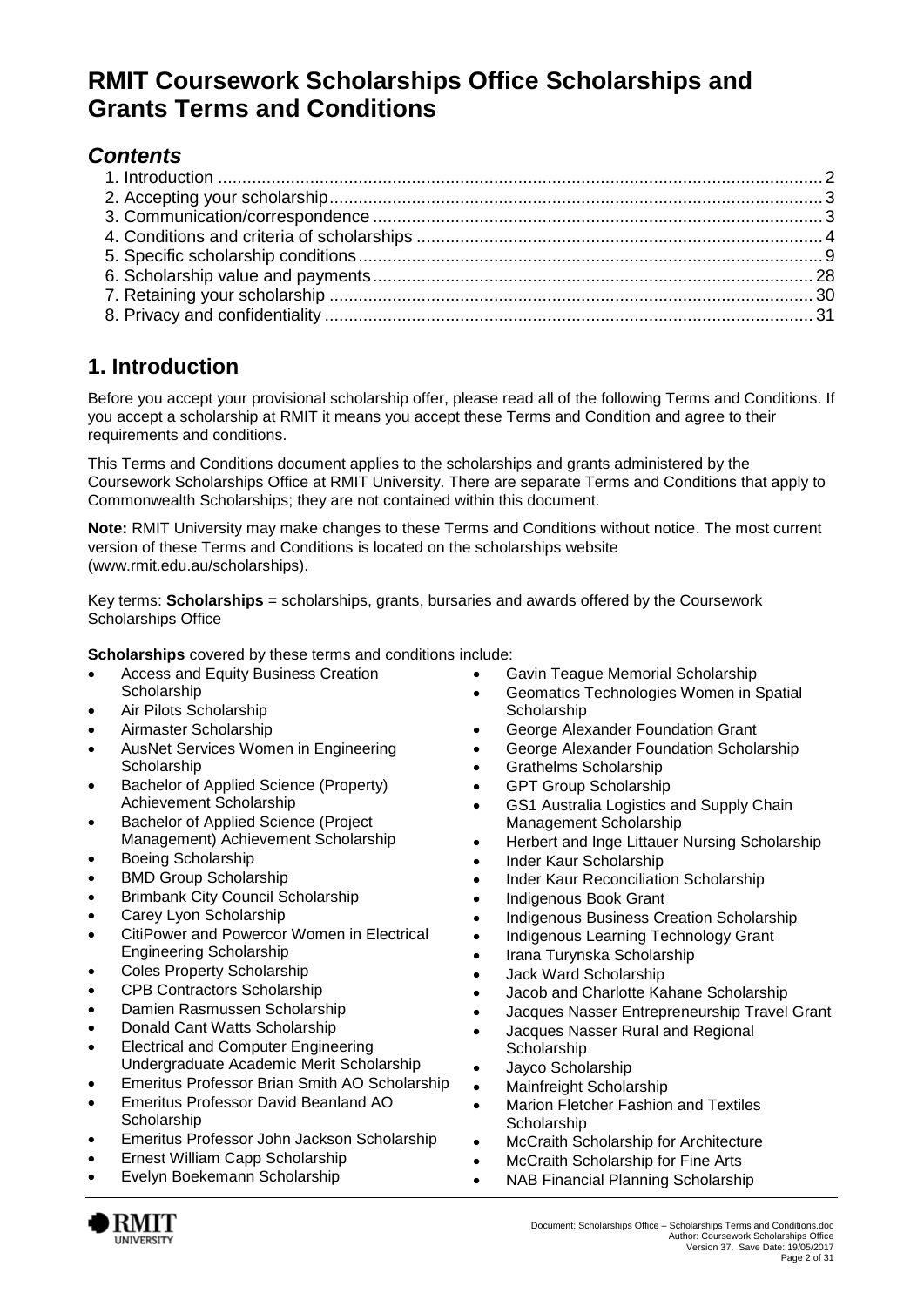- Ngarara Willim Postgraduate Coursework **Scholarship**
- Northcote Trust Scholarship
- Orcadia Foundation Scholarship
- Peoplebank Women in IT Scholarship
- The Piers K Fowler Scholarship
- Professor Robert and Josephine Shanks Undergraduate Scholarship
- RG Kayler-Thomson Memorial Scholarship
- RMIT Accommodation Support Scholarship
- RMIT Achievement Scholarship
- RMIT Award for Higher Education (HE)
- RMIT Award for VET
- RMIT Cultural Visions Film Grant
- RMIT Equity Laptop Grant
- RMIT Equity Notebook Grant / Scholarship
- RMIT Equity Travel Grant
- **RMIT Merit Equity Scholarship**
- RMIT Scholarship
- RMIT Study Support Scholarship
- RMIT Village Accommodation Support **Scholarship**
- Rural Grant
- Sam and Nina Narodowski Undergraduate **Scholarship**
- Sarah's Dream Scholarship
- Sartori Memorial Scholarship
- **•** School of Art Honours Travelling Grant
- School of Property, Construction and Project Management Merit Equity Scholarship
- Science Industry Endowment Fund Undergraduate Scholarship
- SEH Women in Engineering Scholarship
- SEW-EURODRIVE Scholarship
- St Vincent De Paul Grant for Assistive **Technology**
- UCI Projects Equity Scholarship
- Unilodge@RMIT Bundoora Accommodation **Scholarship**
- United Energy Scholarship
- Victor Greenhalgh Scholarship
- Victorian Department of Health and Health Services Nuclear Medicine Scholarship
- Westpac Bicentennial Foundation Young Technologists Scholarship
- WIL Placement Grant

# <span id="page-2-0"></span>**2. Accepting your scholarship**

Your provisional scholarship offer communication explains how to accept or reject your scholarship. You cannot defer a scholarship to a later semester or year (except for the RMIT Award for Higher Education or VET scholarships). See section 4.5 on Deferment for further information.

If replying via post, allow sufficient time for your scholarship acceptance form to arrive at the Coursework Scholarships Office by the due date, otherwise your scholarship will be allocated to another eligible student.

# <span id="page-2-1"></span>**3. Communication/correspondence**

We will send any correspondence regarding your scholarship to your RMIT student email account. Please check this email account at least weekly and ensure that there is space to receive emails. Students whose program have been discontinued and are no longer an RMIT student, will receive communication to your personal email account that you previously stored/entered in Enrolment Online.

Please note that if you do not respond to requests for information by the Coursework Scholarships Office by requested dates your scholarship may be terminated or placed on hold.

Coursework Scholarships Office contact details:

Mail address Email address Coursework Scholarships Office scholarships of [scholarships@rmit.edu.au](mailto:scholarships@rmit.edu.au) RMIT University GPO 2476 Melbourne VIC 3001

Phone numbers Website Fax 03 9925 9513

Ph 03 9925 2811 [www.rmit.edu.au/scholarships](http://www.rmit.edu.au/scholarships)

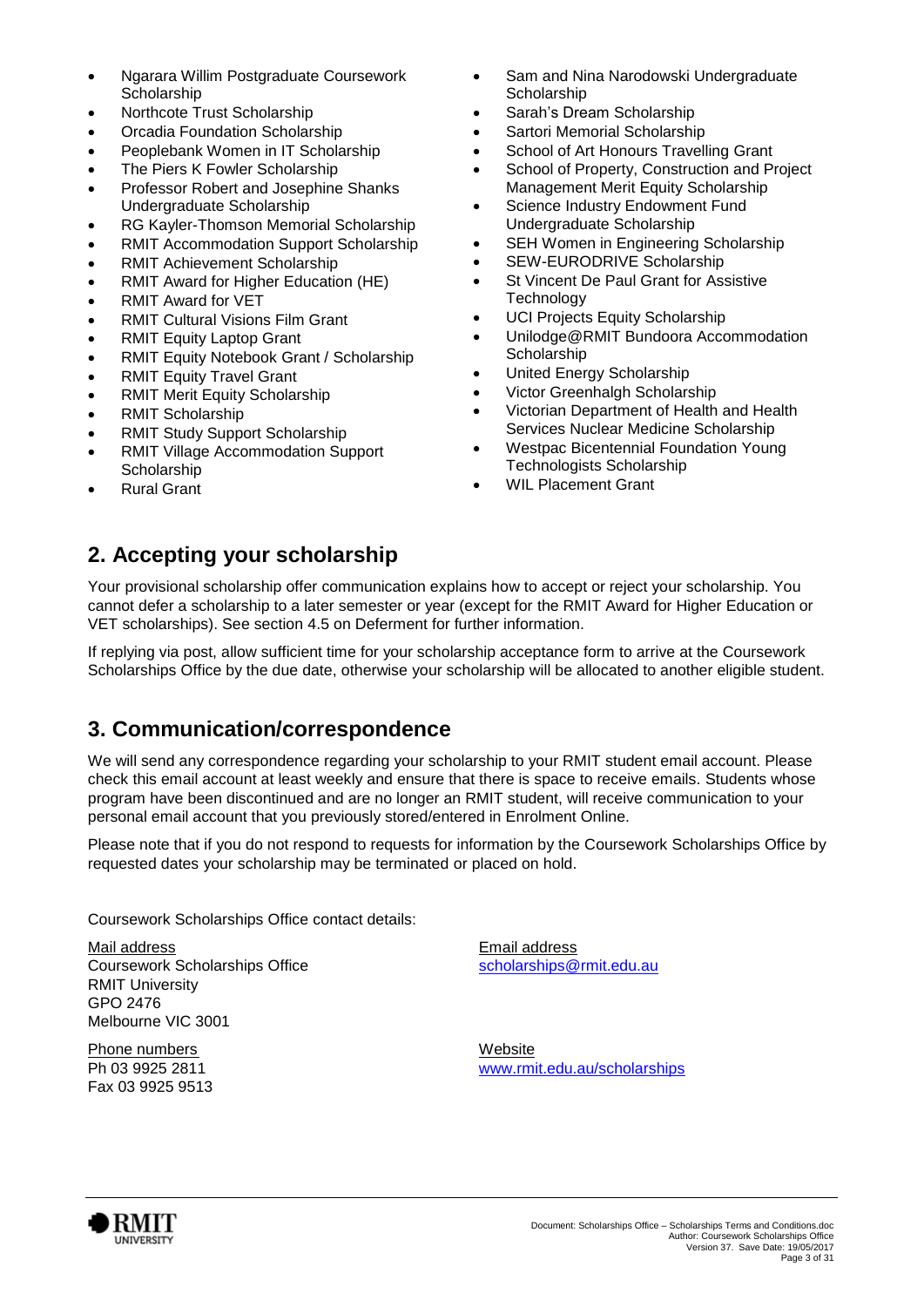# <span id="page-3-0"></span>**4. Conditions and criteria of scholarships**

# **4.1 Eligibility criteria**

To receive a scholarship payment you must meet the eligibility requirements, outlined on the scholarships website [www.rmit.edu.au/scholarships.](http://www.rmit.edu.au/scholarships)

**Note:** your continuing eligibility will be assessed on an ongoing basis each semester. If you do not meet the eligibility criteria at the time of assessment your scholarship may be terminated or placed on hold.

### **4.2 Enrolment**

To receive a scholarship, you must be enrolled in a full-time program of study at RMIT (see 4.3 Enrolment load).

If you need to change your enrolment, you must follow the correct procedures. Visit [www.rmit.edu.au/students/administration](http://www.rmit.edu.au/students/administration) for more information. This will ensure that your scholarship is not affected.

You must maintain an active ('enrolled') enrolment status at all times, unless you are on an approved leave of absence.

#### **Re-enrolling**

If you are re-enrolling in your program, please re-enrol by the last date in December for the following year as advised at [www.rmit.edu.au/students/importantdates](http://www.rmit.edu.au/students/importantdates)

**Note:** if you have a 'discontinued' enrolment status or are not enrolled in any course/s on the University's student administration system your scholarship will be terminated or placed on leave.

#### **Changes to your enrolment**

You must tell us of any changes to your enrolment. These changes include:

- transferring to part-time study
- taking leave of absence, deferring or cancelling your study.

**Note:** if you make a change to your enrolment it may affect your eligibility to receive a scholarship.

### **4.3 Enrolment load**

In your provisional scholarship offer communication you can find out about enrolment requirements for your scholarship payments. To be eligible for most scholarship payments, you are required to have a full-time enrolment load.

#### **Full-time enrolment for higher education students**

If you are a higher education student, to maintain full-time enrolment you must be enrolled in at least 36 credit points per semester or 75% of the standard enrolment load in your program at RMIT.

A standard 100% full-time enrolment load is 48 credit points per semester. If you are enrolled in less than 36 credit points a semester, you are enrolled part-time.

#### **Full-time enrolment for vocational education students**

If you are vocational education student, to maintain full-time enrolment, you must be enrolled in at least 75% of your scheduled hours for a term in your program at RMIT.

As vocational education programs vary in the number of scheduled or nominal hours, please review the Enrolment Program Structure for your particular program.

Refer to RMIT Enrolment Policy [\(http://www.rmit.edu.au/browse;ID=91pwpuu1ltlx1\)](http://www.rmit.edu.au/browse;ID=91pwpuu1ltlx1) for more details on fulltime load.

#### **Part-time enrolment and exceptional circumstances**

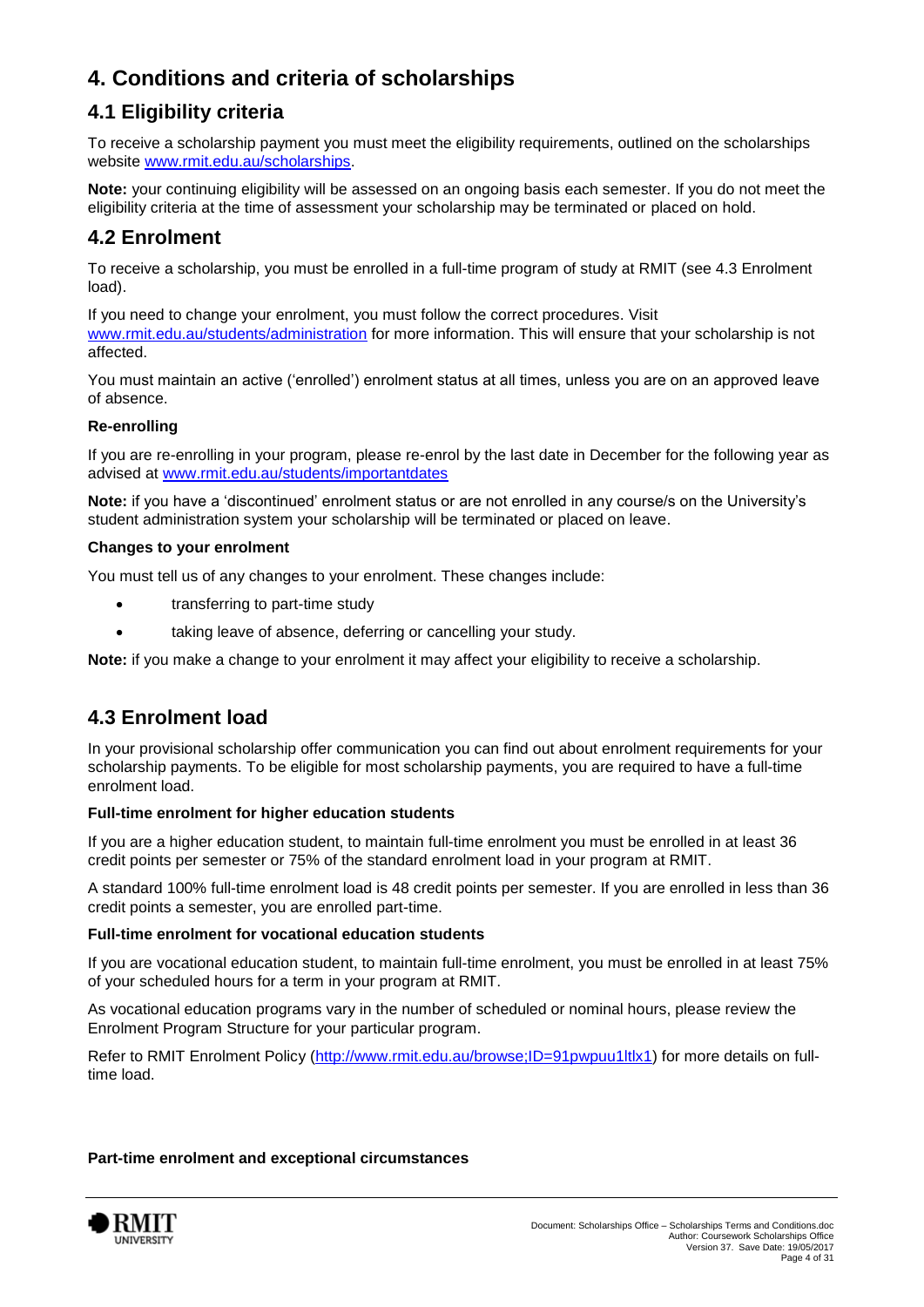If you are receiving a scholarship that requires you to be enrolled full-time, you may be able to reduce your enrolment to part-time in some exceptional circumstances.

Exceptional circumstances may include:

- a long-term medical condition, very serious in nature.
- carer responsibility

If you reduce your enrolment to part-time and want to keep your scholarship, you will need to submit a written request to the Coursework Scholarships Office, with current supporting documentation (original or certified copies) that support your request.

You may be asked to provide this request and supporting documentation by a due date. If you fail to do so, your scholarship may be terminated or placed on hold.

**Note:** continuation of your scholarship during part-time enrolment is at the discretion of the Coursework Scholarships Office. If your request to continue your scholarship while studying part-time is not approved. your scholarship may be terminated or placed on hold.

#### o **Approved part-time students (have been given permission to study part-time with exceptional circumstances)**

- o Your scholarship is now considered taxable (by the Australian Taxation Office) and you will need to complete a Tax File Number Declaration Form and submit it to the Coursework Scholarships Office.
- $\circ$  Scholarship payments for approved students will be paid at a part-time rate of 50% (e.g. if you are approved part-time for the RMIT Study Support Scholarship for one year, the annual scholarship value will be reduced from \$2500 to \$1250 (\$625 per semester) for that year).
- o Approved part-time students may be requested to submit new supporting documentation each semester/year depending on the circumstances to ensure the continued appropriateness of studying at a part-time enrolment load. If you fail to provide documentation when requested, your scholarship may be terminated or placed on hold.

**If you reduce your enrolment and cannot keep your scholarship,** payment may resume the next semester when your full-time enrolment has recommenced, depending on your scholarship. That semester of unapproved part-time load will be considered the same as taking a one semester leave of absence from your scholarship. Some scholarships do not allow any part-time enrolment load, and in these cases the scholarship will be terminated.

**If your scholarship is allowed to be put on hold, it can only be held for a maximum of two semesters, as a result of part-time enrolment and/or leave of absence from your program.** If you are not eligible for payment after taking two semesters of leave from your scholarship, the scholarship will be terminated (see section 4.6 Leave of absence)

#### **Having a decreased enrolment load** as a result of:

- not passing course/s is not an exceptional circumstance for scholarship payment while you are enrolled part-time
- overloading your enrolment in a previous semester/s is not an exceptional circumstance for scholarship payment while you are enrolled part-time
- having approved credit exemptions is not an exceptional circumstance for scholarship payment while you are enrolled part-time
- studying at another institute for credit exemptions is not an exceptional circumstance for scholarship payment while you are enrolled part-time

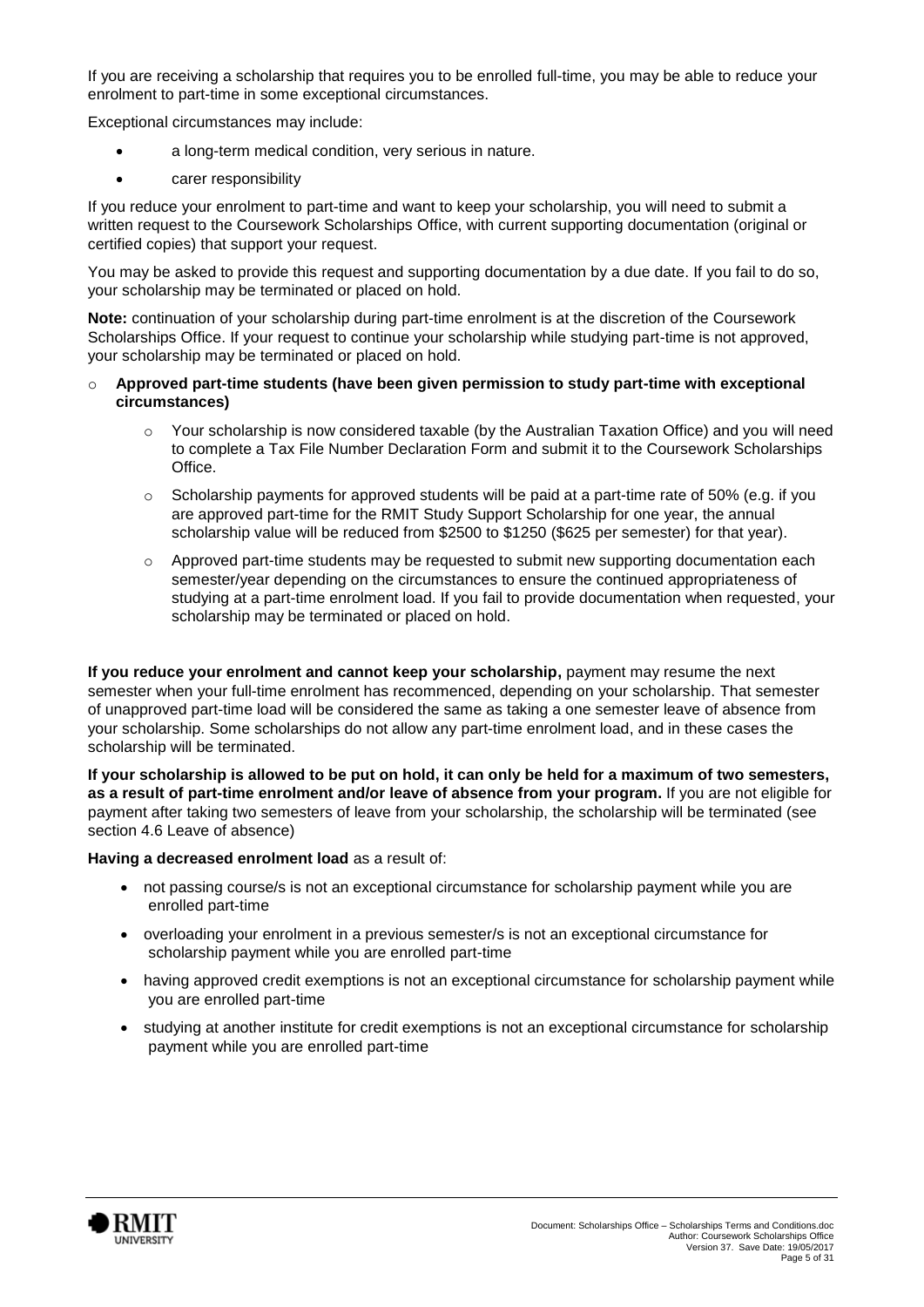### **4.4 Duration of scholarship**

The duration of your scholarship will be advised in your offer communication. Not all scholarship durations are the same. A scholarship's duration cannot be extended.

See section 7 on academic performance and termination, and section 5 on individual scholarship requirements for further information.

### **4.4.1 Scholarship duration for standard program duration**

If your scholarship duration is for the standard duration of your program, the scholarship will be paid for the standard full-time duration<sup>\*</sup> of your program or the minimum enrolled credit points required to graduate. whichever is reached first.

Your scholarship will only be paid for the minimum credit points/minimum number of (full-time) semesters to complete your degree (as listed in the RMIT Handbook at [www.rmit.edu.au/browse;ID=tw13xfw01lri1\)](http://www.rmit.edu.au/browse;ID=tw13xfw01lri1), even if you:

- reduce your study load, which increases the time it takes to complete your degree
- started your program prior to the commencement of your scholarship

Duration always relates to your program of study at time of offer, and is not extended due to change of program (see section 4.7).

If you have approved credit transfers for your program of study, this may result in reduced scholarship payment duration (also refer to 4.3 Enrolment load).

**Example 1:** a higher education student enrolled in a program where the standard full-time duration is three years to graduate and has failed four courses (48 points equal to one semester of study). The scholarship cannot be extended to pay for any enrolment past three years.

**Example 2:** a higher education student has received credit transfers equal to one year of a three year program that they are studying full-time. The scholarship cannot be extended past two years of payment.

If you have reached the maximum amount payable for a scholarship, you will not be eligible to receive any other scholarship from RMIT whilst studying the same level of program.

\* If you have any approved semesters of part-time enrolment load, your scholarship duration will take this into account and be appropriately extended, see table below for examples.

| Full time program duration | Semesters of full-<br>time load | Semesters of<br>approved part-time<br>load | Scholarship<br>duration |
|----------------------------|---------------------------------|--------------------------------------------|-------------------------|
| 4 years (8 semesters)      | 6                               | 4                                          | 5 years                 |
| 3 years (6 semesters)      | 5                               | 2                                          | 3.5 years               |
| 2 years (4 semesters)      | 0                               | 8                                          | 4 years                 |
| 2 years (4 semesters)      | 3                               | 2                                          | 2.5 years               |
| (2 semesters)<br>vear      |                                 | 2                                          | 1.5 years               |

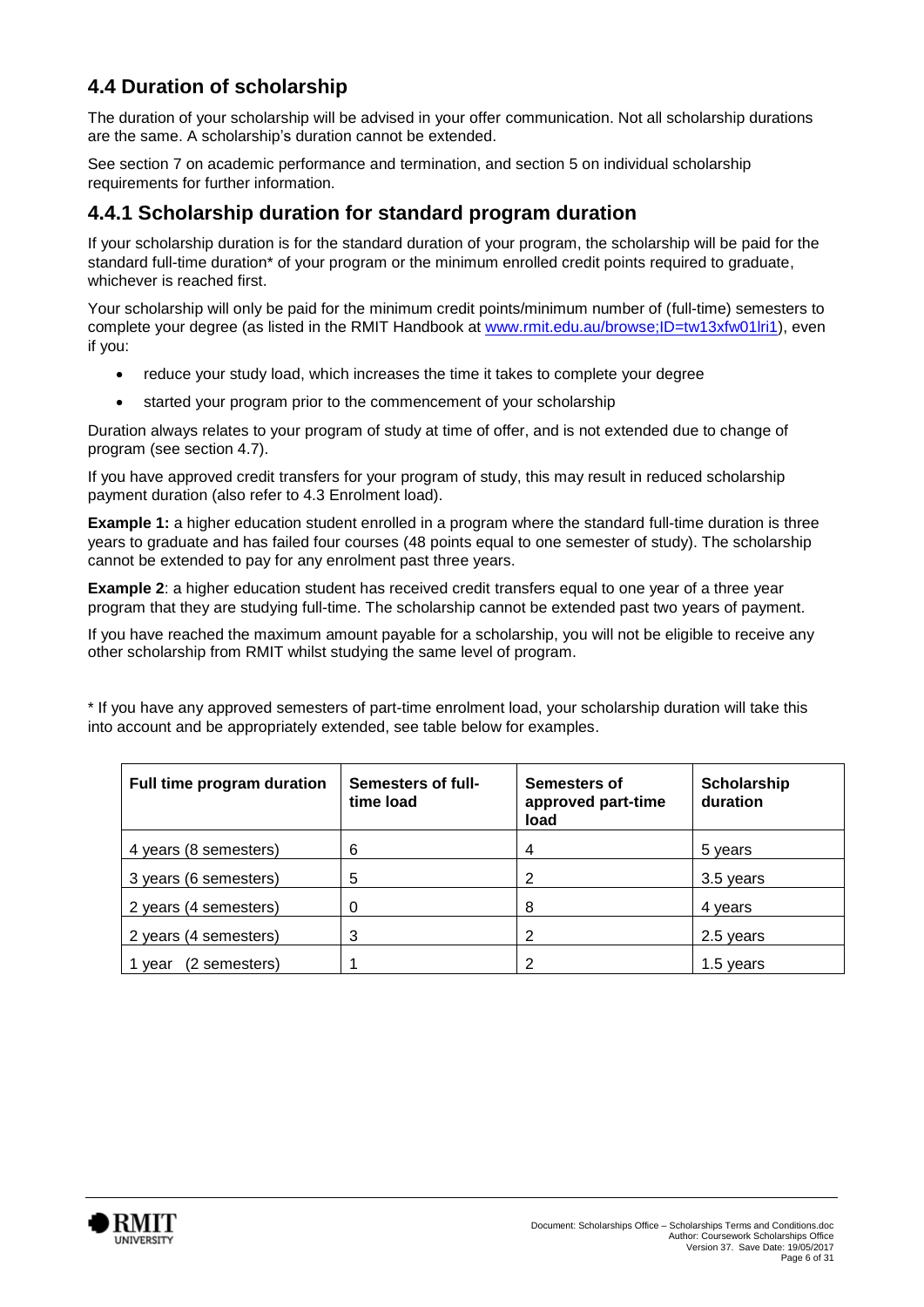### **4.4.2 Scholarships for less than program duration**

If your scholarship duration is set for a certain number of semesters/years (as noted in your offer communication), the scholarship will only be paid for that specific duration of time. (If you have had any approved part-time study, your scholarship duration will not be extended.)

**Note:** if you started your program prior to the commencement of your scholarship, your scholarship will only be paid for the remainder of the standard full-time duration of your program, or until you have attempted the minimum enrolled credit points required to graduate, whichever is reached first.

**Example 1:** an associate degree student has been enrolled for one and a half years of full-time study and has failed one semester worth of study prior to receiving a one year RMIT Study Support Scholarship. After receiving one semester of payment for the RMIT Study Support Scholarship, the scholarship will cease as the student will have attempted the minimum enrolled credit points required to graduate.

### **4.5 Deferment**

No RMIT scholarships offered by the Coursework Scholarships Office can be deferred. If you do not enrol and study in the first semester that a scholarship is offered, you will not be eligible to keep a scholarship and the scholarship will be terminated. You are welcome to apply for the scholarship again when it is next available if you are still eligible as per the eligibility criteria on the scholarship website.

**If you receive an RMIT Award for Higher Education or the RMIT Award for VET**, you need to be enrolled in your program of choice at RMIT within three years of your graduation.

### **4.6 Leave of absence**

Not all scholarships allow the scholarship to be placed on hold while you take a leave of absence from your program. For those that do, you cannot take a leave of absence (put your scholarship on hold) in the first semester of receiving your scholarship and keep your scholarship. If you have completed one semester whilst on a scholarship, and are then taking a leave of absence from your program you may also be able to put your scholarship on hold for a maximum of two semesters, depending on the scholarship.

#### **Note**:

- Not all scholarships allow students to take a leave of absence. View section 5 for specific information on scholarships (e.g. one year scholarships are not allowed to be placed on hold).
- For scholarships where a leave of absence is not allowed, the scholarship will be terminated.
- You cannot take a leave of absence in the first semester that a scholarship has been offered. Your scholarship will be terminated if you take a leave of absence in the first semester that a scholarship has been offered to you. Any monies already paid will be required to be repaid to the Coursework Scholarships Office.

**You will not receive scholarship payments while you are on a leave of absence from your scholarship**. When you recommence your studies, your scholarship payments will resume subject to ongoing eligibility (as per details outlined in your original provisional scholarship offer communication, and these terms and conditions).

### **4.7 Transfer**

You can transfer some scholarships within the same program level (e.g. a Bachelor of Arts to a Bachelor of Engineering). If original scholarship eligibility requires enrolment in a specific program, you cannot retain that scholarship if transferring to another program.

**Note:** If you do want to change program, you should discuss this with the Coursework Scholarships Office to confirm that you still will be eligible to receive your scholarship.

**If you can transfer your scholarship to a new program**, the length of your scholarship will not extend. Your scholarship duration is based on your original program and provisional scholarship offer communication.

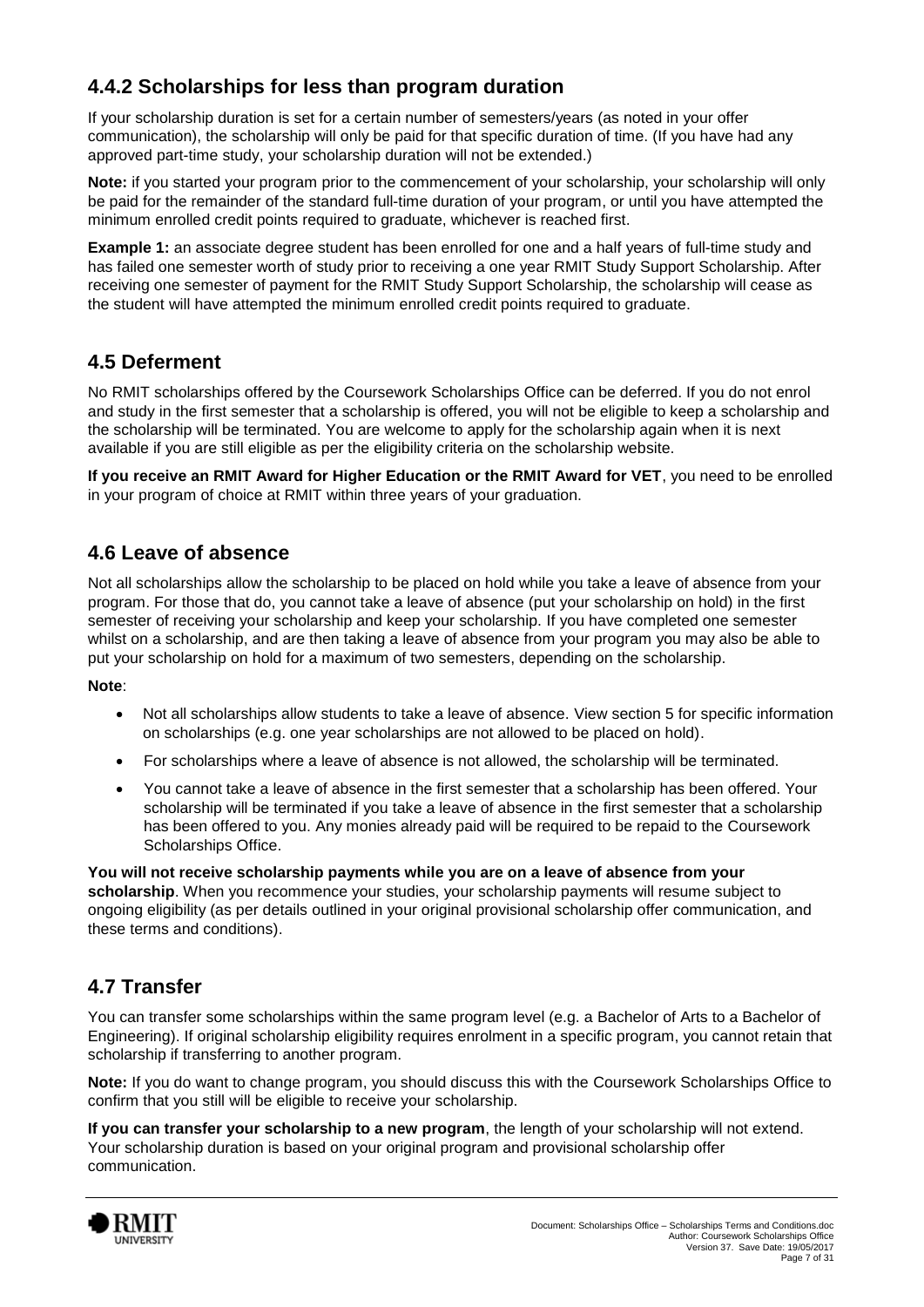**If you currently receive an undergraduate scholarship and enrol in an honours program**, you will not be able to extend your undergraduate scholarship to cover your honours program. You must apply for a new scholarship.

For more information on transfers specific to RMIT Study Support Scholarships, refer to section 5.

**Note:** no RMIT scholarship offered by the Coursework Scholarships Office can be transferred to another university or person.

### **4.8 Discontinuation of study**

If you withdraw from your program, or your program is discontinued, your scholarship will be terminated. If you re-apply for the same program at a later stage, you will also need to re-apply for scholarships. Please advise the Coursework Scholarships Office if you are cancelling or have cancelled your enrolment.

If you cancel your program after the semester has started, and payment for that semester has started, any monies already paid for that semester will be required to be repaid to the Coursework Scholarships Office. For more information about payments, see section 6.

**Note:** if you wish to discontinue your program, you must fill out a 'Cancellation of enrolment' form, available at [www.rmit.edu.au/students/forms](http://www.rmit.edu.au/students/forms)

### **4.9 Reporting requirements**

The following scholarships require the recipient to write an annual report:

- Air Pilots Scholarship
- Airmaster Scholarship
- Brimbank City Council Scholarship
- Carey Lyon Scholarship
- Donald Cant Watts Corke Scholarship
- Emeritus Professor Brian Smith AO Scholarship
- Emeritus Professor David Beanland AO
- **Scholarship**
- Emeritus Professor John Jackson Scholarship
- Gavin Teague Memorial Scholarship
- Geomatic Technologies Women in Spatial Scholarship
- George Alexander Foundation Grant
- George Alexander Foundation Scholarship
- Grathelms Scholarship
- GPT Group Scholarship
- GS1 Australia Logistics and Supply Chain Management Scholarship
- Herbert and Inge Littauer Nursing Scholarship
- Inder Kaur Scholarship
- Irana Turynska Scholarship
- Jack Ward Scholarship
- Jacob and Charlotte Kahane Scholarship
- Jacques Nasser Entrepreneurship Travel Grant
- Jacques Nasser Rural and Regional Scholarship
- Jayco Scholarship
- Marion Fletcher Fashion and Textiles Scholarship
- McCraith Scholarship for Architecture
- McCraith Scholarship for Fine Arts
- NAB Financial Planning Scholarship
- Northcote Trust Scholarship
- Orcadia Foundation Scholarship
- Peoplebank Women in IT Scholarship
- Piers K Fowler Trust Scholarship
- Professor Robert and Josephine Shanks Undergraduate Scholarship
- RG Kayler-Thomson Memorial Scholarship
- RMIT Achievement Scholarship
- RMIT Cultural Visions Film Grant
- RMIT Equity Travel Grant
- RMIT Merit Equity Scholarship
- Rural Grant
- Sam and Nina Narodowski Undergraduate **Scholarship**
- Sarah's Dream Scholarship
- Sartori Memorial Scholarship
- Scholarship for Women in Aerospace, Mechanical and Manufacturing Engineering
- Science Industry Endowment Fund Undergraduate Scholarship
- St Vincent De Paul Grant for Assistive Technology
- UCI Projects Equity Scholarship
- Victor Greenhalgh Scholarship
- Victorian Department of Health Nuclear Medicine **Scholarship**
- Westpac Bicentennial Foundation Young Technologists Scholarship

If you are a recipient of any of these above scholarships you are required to provide your sponsor with an annual report regarding your scholarship, which includes

- the nature of the expenses met by your scholarship/grant
- your perception of the effect of the scholarship/grant in assisting you to achieve your academic objectives for the year.

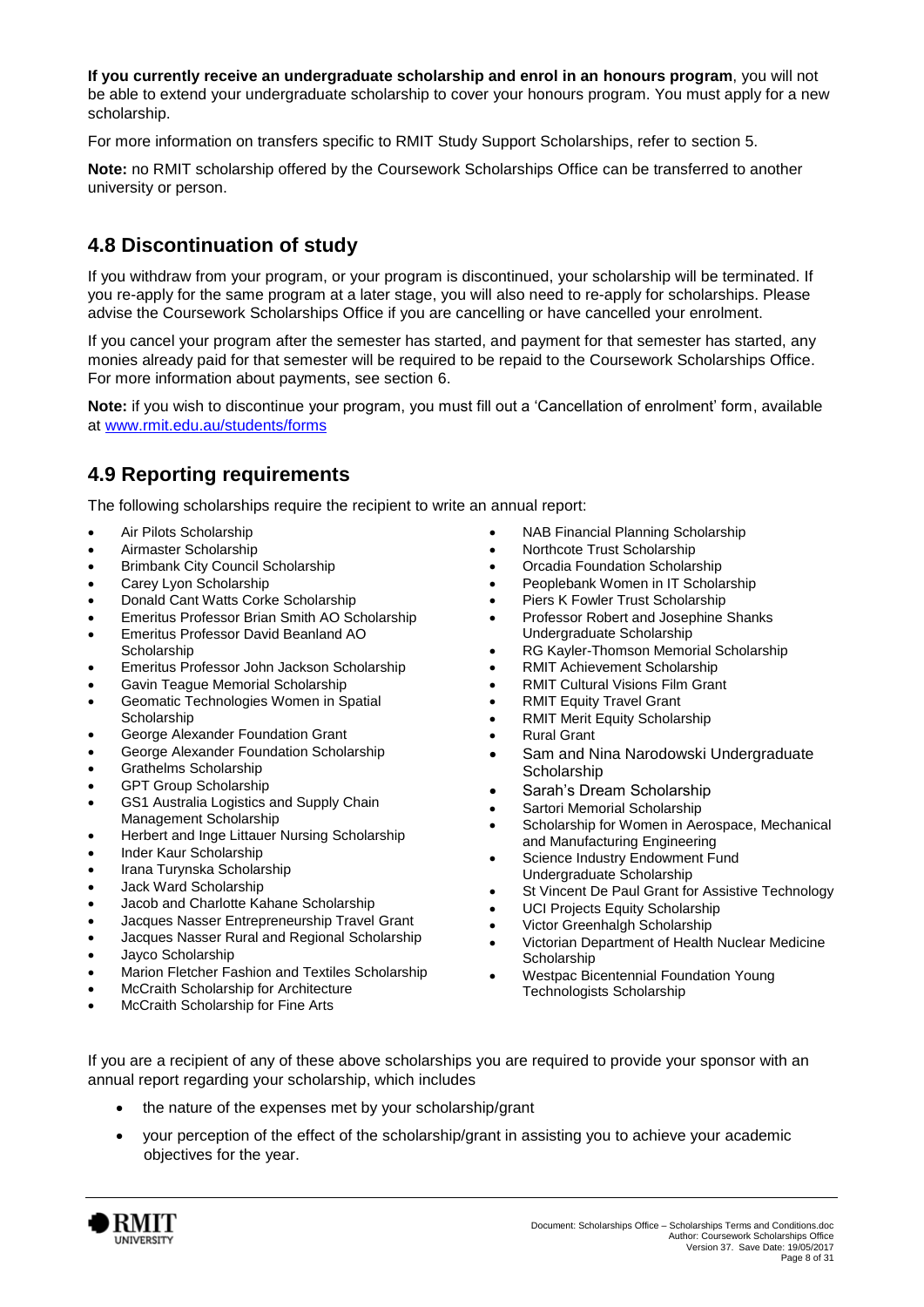You will be required to submit the annual report to the Coursework Scholarships Office during semester 2. The Coursework Scholarships Office will email you about the requirements and due date for the report.

Some donor scholarships do require the disclosure of student grades/GPA at the end of each semester and/or year to the scholarship donor/committee members.

Your name and program will be provided to any scholarship which has an active donor.

#### **4.10 Surveys**

Periodically, scholarship recipients maybe requested to complete an online survey regarding your scholarship. Please complete the survey if the Coursework Scholarships Office requests.

### **4.11 Media conditions**

If you are a scholarship recipient, you irrevocably:

a) Consent to the University, its employees or agents:

- photographing/videoing you and using any image of you in relation to the scholarship
- using any written material that you have produced on your experiences at the University in relation to the scholarship
- to be involved, if requested, in any scholarship related publicity

as the University thinks fit in its absolute discretion to promote the University, Sponsors of Scholarships or any of the University's activities.

b) Acknowledge that all right, title and interest in or relating to any scholarship written material you have produced or image of you taken by or on behalf of the University belongs to the University absolutely for its own use. This also includes passing photos onto donors.

c) Release the University from any claim by you or on your behalf, arising out of the University's use of any scholarship written material you produce, photograph/video of you.

d) If requested, will attend the annual scholarships ceremony, and you may be asked to participate in activities to promote your scholarship, including public speaking, open day, donor liaison, media interviews and photographs. Photos/video taken at these events may also be used as per this section and also passed onto donors.

# <span id="page-8-0"></span>**5. Specific scholarship conditions**

#### **5.1. Access and Equity Business Creation Scholarship**

If you are a recipient of this scholarship, you:

- are not able to change programs and keep this scholarship
- are not able to take leave or study part-time and keep this scholarship
- are not able to redeem any unused portion of the scholarship, including the mentoring hours as cash
- will not be eligible to receive any other scholarship from RMIT while in receipt of this scholarship.

#### **5.2. AusNet Services Women in Engineering Scholarships**

If you are a recipient of the AusNet Services Women in Engineering Scholarships, you:

- will undertake 12 weeks of paid vacation work at SP AusNet typically from November to March.
- must maintain a credit average for your results each semester in order to be paid this scholarship.
- are not able to take leave and keep this scholarship

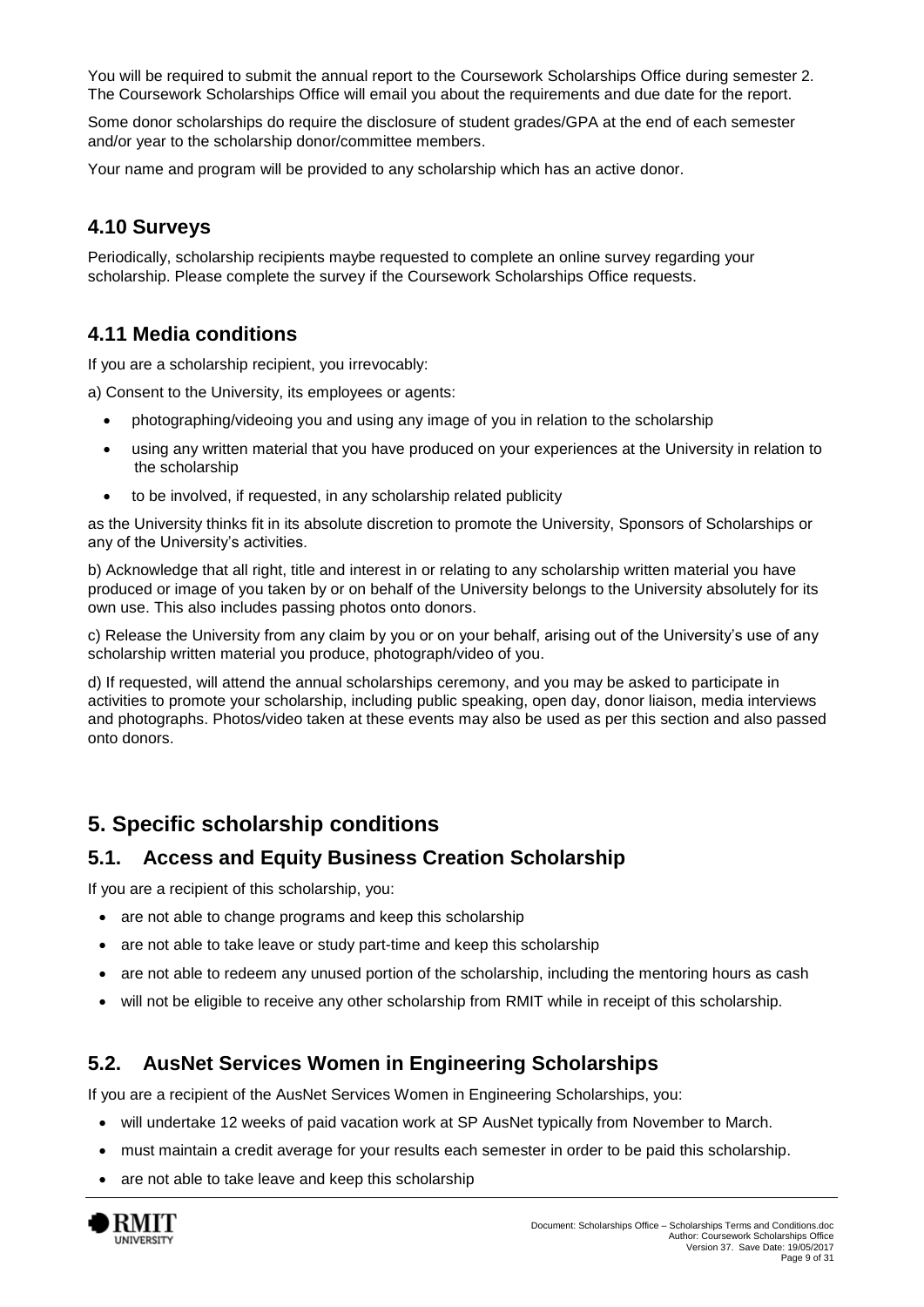Recipients are ineligible to receive this scholarship more than once.

### **5.3. Airmaster Scholarship**

If you are a recipient of the Airmaster Scholarship, you:

- must maintain at least a grade point average of 2.8 at the end of your third year (the first year of receiving this scholarship) in order to be paid this scholarship in the following year (your fourth and final year).
- are not able to change programs and keep this scholarship
- are not able to take leave and keep this scholarship
- should be available to attend the award presentation hosted by the School of Electrical and Computer Engineering. The date will be advised to the awardee by the School
- will not be eligible to receive any other scholarship from RMIT while in receipt of this scholarship.

### **5.4. Boeing Scholarship**

If you are a recipient of the Boeing Scholarship, you:

- must be enrolled full-time in semester 1 and 2. For higher education students (degree and postgraduate programs) a minimum enrolment of 36 credit points and for vocational education students at least 75% of your scheduled hours for each semester
- must maintain strong academic performance, which will be reviewed after semester one in the year you receive the scholarship. If you fail to maintain strong academic performance, your scholarship will be terminated. For more information about GPAs, visit [www.rmit.edu.au/students/gradingbasis/gpa](http://www.rmit.edu.au/students/gradingbasis/gpa)
- must make yourself available to attend an RMIT Award ceremony, the date of which will be advised. Failure to attend (without extreme extenuating circumstances) may result in cancelation of the scholarship
- will not be able to defer, suspend or take leave from this scholarship in any way.
- failure to meet any ongoing eligibility criteria (including non-Boeing specific criteria) will result in the cancellation of the scholarship.

Recipients are ineligible to receive this scholarship more than once.

### **5.5. BMD Group Scholarship**

If you are a recipient of the BMD Group Scholarship, you:

- will not be eligible to receive any other scholarship from RMIT while in receipt of this scholarship
- are not able to take leave and keep this scholarship
- must maintain satisfactory academic performance, which will be reviewed at the completion of each semester. If you have made unsatisfactory academic performance for two semesters (which do not have to be consecutive), as per the unacceptable academic performance definitions and whether or not your school identifies you as being 'at risk', your scholarship may be terminated or placed on leave at the discretion of the Coursework Scholarships Office. For more information about academic progress including the definition of satisfactory academic progress, visit: [www1.rmit.edu.au/students/acadprogress](http://www.rmit.edu.au/students/academicprogress)

Recipients are ineligible to receive this scholarship more than once.

### **5.6. Carey Lyon Scholarship**

If you are a recipient of the Carey Lyon Scholarship, you:

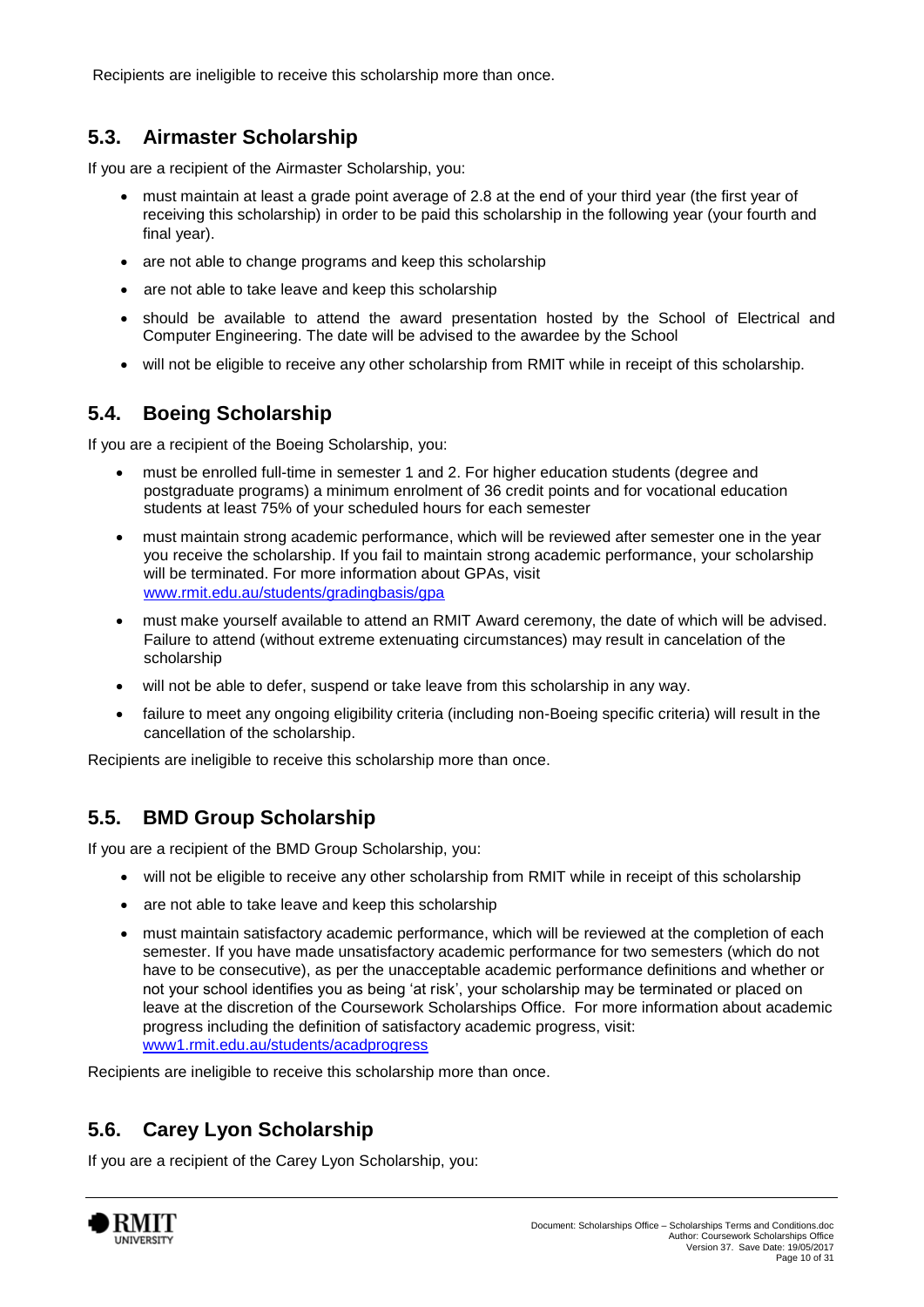- must maintain satisfactory academic performance, which will be viewed at the completion of each semester. If you have made unsatisfactory academic performance for two semesters (which do not have to be consecutive), as per the unacceptable academic performance definitions and whether or not your school identifies you as being 'at risk', your scholarship may be terminated or placed on leave at the discretion of the Coursework Scholarships Office. For more information about academic progress including the definition of satisfactory academic progress, visit: [www1.rmit.edu.au/students/acadprogress](http://www.rmit.edu.au/students/academicprogress)
- are not able to change programs and keep this scholarship (excluding moving from the Bachelor of Architecture Design (BP250) into the Masters of Architecture (MC163))
- are not able to take a leave between completing the bachelor program and commencing the postgraduate program
- will not be eligible to receive any other scholarship from RMIT (except for any Indigenous Commonwealth Scholarships).

Recipients are ineligible to receive this scholarship more than once.

### **5.7. CitiPower and Powercor Women in Electrical Engineering Scholarship**

If you are a recipient of the CitiPower and Powercor Women in Electrical Engineering Scholarship, you:

- must maintain a full-time study load of 96 credit points per year
- must maintain a credit average for your results each semester in order to be paid this scholarship
- be able to participate in a 12-week paid work placement opportunity at CitiPower and Powercor in your penultimate year (i.e. you must have working rights in Australia)
- will not be committed to another employer (except casual/part-time work) for the duration of the scholarship
- will not be able to be transfer your scholarship to any other program, discipline stream or university
- Recipients are ineligible to receive this scholarship more than once.

#### **5.8. CPB Contractors Scholarship**

If you are a recipient of the CPB Contractors Scholarship (formally known as Leightons Contractors Scholarship), you:

- will not be eligible to receive any other prize by Leighton Contractors in the year the scholarship was awarded
- are not able to change programs and keep this scholarship
- are not able to take leave and keep this scholarship
- must make yourself available to attend the Civil Environment and Chemical Engineering Award ceremony, the date of which will be advised. Failure to attend (without extreme extenuating circumstances) may result in cancelation of the scholarship
- must agree to acknowledge the CPB Contracts Scholarship in all consequential media and documentation relating to the scholarship
- understand that the work experience may not be available if there is an industry downturn.

### **5.9. Coles Property Scholarship**

If you are a recipient of this scholarship, you:

- will undertake paid work experience at Coles Property for two days per week between February and June 2017
- in most instances, will not be able to change program and keep this scholarship
- are not able to take leave and keep this scholarship

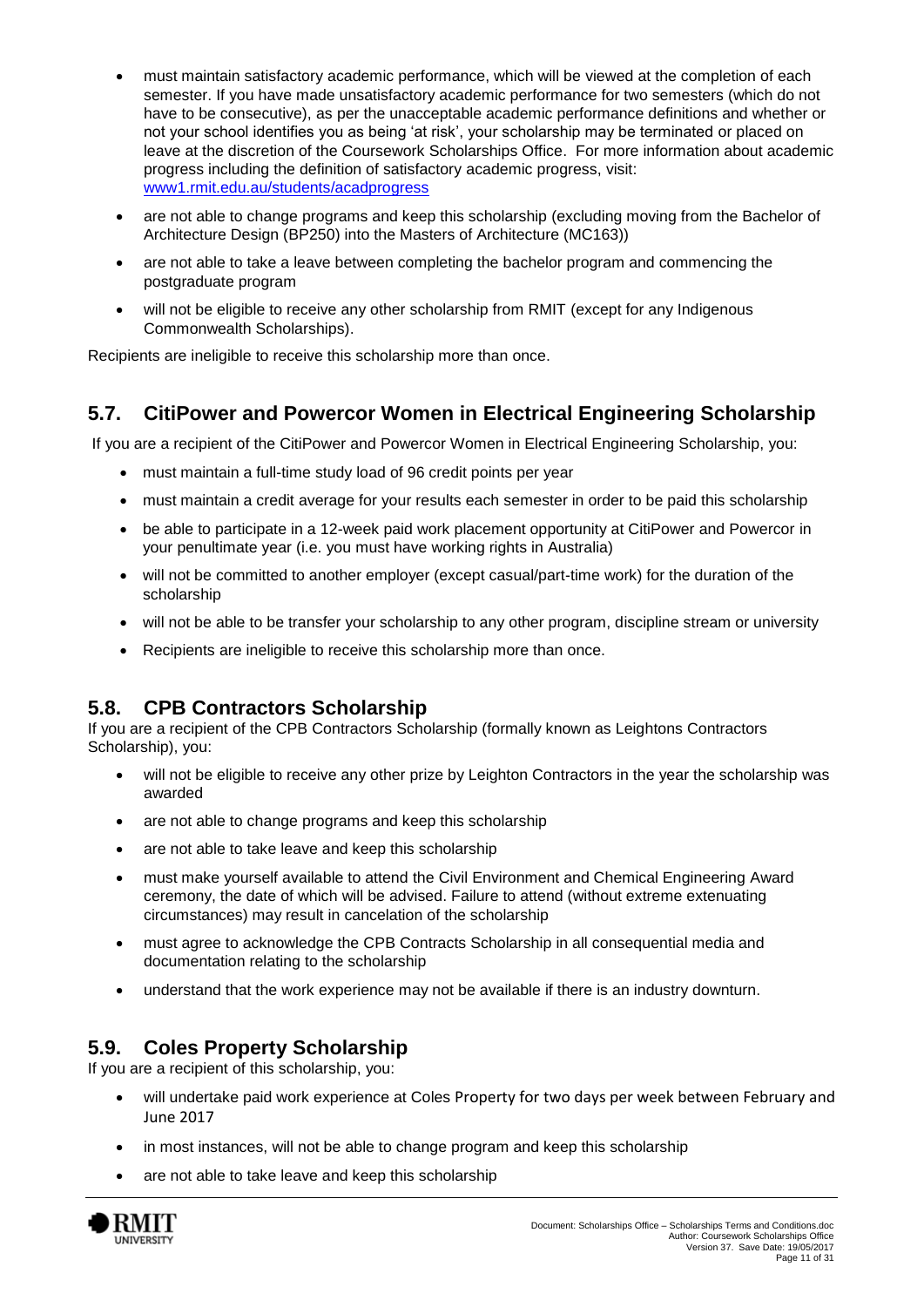- understand that the scholarship will be paid by Coles and not RMIT
- will not be eligible to receive any other scholarship from RMIT while in receipt of this scholarship.

### **5.10. Damien Rasmussen Scholarship**

If you are the recipient of the Damien Rasmussen Scholarship the travel must be related to the information provided in your scholarship application, and you must be enrolled in a course/s relating to that travel. The scholarship cannot be transferred or held over to a following year. If you do not undertake your travel as indicated in your successful application, you must repay all monies paid to you in relation to this scholarship.

### **5.11. Donald Cant Watts Corke Scholarship**

If you are a recipient of this scholarship you:

- are not able to take leave or study part-time without exceptional circumstances and keep this scholarship
- in most instances, will not be able to change program and keep this scholarship
- your contact details being forwarded to the Donald Cant Watts Corke
- are willing to participate in events hosted by Donald Cant Watts Corke, including making a video for the promotion of this scholarship
- will not be eligible to receive any other scholarship from RMIT while in receipt of this scholarship.

### **5.12. Electrical and Computer Engineering Undergraduate Academic Merit Scholarship**

If you are a recipient of this scholarship (formerly known as the School of Electrical and Computer Engineering Undergraduate Academic Merit Scholarship) you:

- must maintain a Grade Point Average (GPA) of 2.5 (credit average) at the end of each semester in order for the scholarship to continue. For more information about GPAs, visit [www1.rmit.edu.au/students/gradingbasis/gpa](http://www.rmit.edu.au/students/gradingbasis/gpa)
- agree to not engage in any academic course of study leading to a qualification which is not an essential part of your degree
- agree that subject to approval by the Head of School or nominee, you may be permitted to undertake a limited amount of employment, provided that such employment does not interfere with your study program. Generally, the employment must not exceed eight (8) hours in any one week if you are to retain status as a full-time student.
- understand that this scholarship is only valid with a bachelor degree enrolment with RMIT's Electrical and Computer Engineering.
- understand that if you a cumulative GPA score of 3.5 and above for the 2 year period you may be eligible for additional scholarship funding (this funding is not guaranteed). For more information about GPAs, visit [www1.rmit.edu.au/students/gradingbasis/gpa](http://www.rmit.edu.au/students/gradingbasis/gpa)
- you will not be eligible to receive any other scholarship unless approved by the Head of School or nominee.

### **5.13. Emeritus Professor Brian Smith AO Scholarship**

If you are a recipient of the Emeritus Professor Brian Smith AO Scholarship, you:

 must maintain satisfactory academic performance, which will be viewed at the completion of each semester. If you have made unsatisfactory academic performance for two semesters (which do not have to be consecutive), as per the unacceptable academic performance definitions and whether or not your school identifies you as being 'at risk', your scholarship may be terminated or placed on leave at the discretion of the Coursework Scholarships Office. For more information about academic

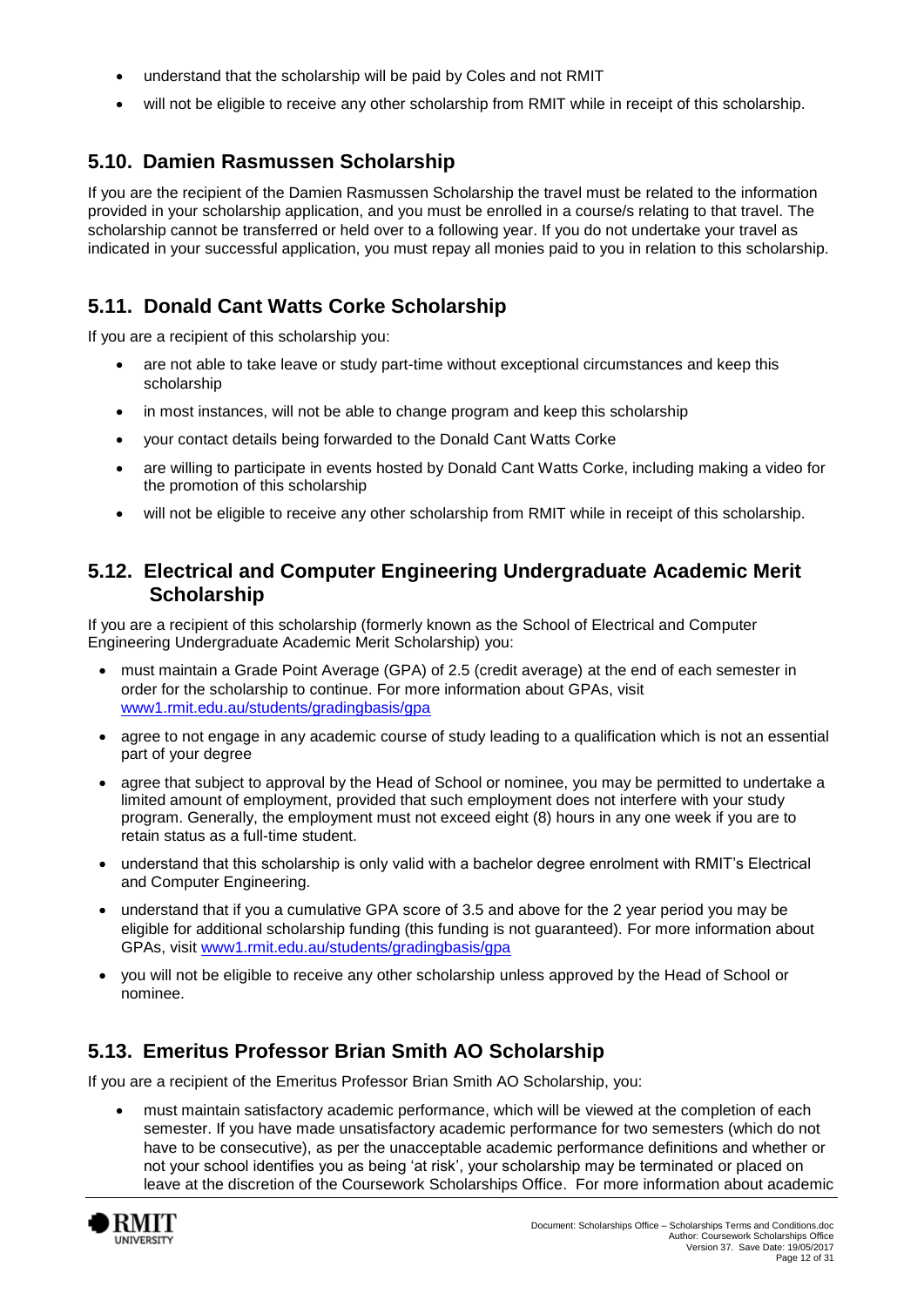progress including the definition of satisfactory academic progress, visit: [www1.rmit.edu.au/students/acadprogress](http://www.rmit.edu.au/students/academicprogress)

will not be eligible to receive any other scholarship from RMIT while in receipt of this scholarship.

Recipients are ineligible to receive this scholarship more than once.

### **5.14. Emeritus Professor David Beanland AO Scholarship**

If you are a recipient of the Emeritus Professor David Beanland AO Scholarship, you:

- must maintain satisfactory academic performance, which will be viewed at the completion of each semester. If you have made unsatisfactory academic performance for two semesters (which do not have to be consecutive), as per the unacceptable academic performance definitions and whether or not your school identifies you as being 'at risk', your scholarship may be terminated or placed on leave at the discretion of the Coursework Scholarships Office. For more information about academic progress including the definition of satisfactory academic progress, visit: [www1.rmit.edu.au/students/acadprogress](http://www.rmit.edu.au/students/academicprogress)
- will need to discuss with the Coursework Scholarships Office prior to any change of program as most program changes will be ineligible
- will not be eligible to receive any other scholarship from RMIT while in receipt of this scholarship.

Recipients are ineligible to receive this scholarship more than once.

### **5.15. Emeritus Professor John Jackson Scholarship**

If you are a recipient of Emeritus Professor John Jackson Scholarship, you:

- must maintain satisfactory academic performance, which will be viewed at the completion of each semester. If you have made unsatisfactory academic performance for two semesters (which do not have to be consecutive), as per the unacceptable academic performance definitions and whether or not your school identifies you as being 'at risk', your scholarship may be terminated or placed on leave at the discretion of the Coursework Scholarships Office. For more information about academic progress including the definition of satisfactory academic progress, visit: [www1.rmit.edu.au/students/acadprogress](http://www.rmit.edu.au/students/academicprogress)
- will not be eligible to receive any other scholarship from RMIT while in receipt of this scholarship.

Recipients are ineligible to receive this scholarship more than once.

### **5.16. Gavin Teague Memorial Scholarship**

If you are a recipient of the Gavin Teague Memorial Scholarship, you agree to:

- acknowledge the Gavin Teague Memorial Scholarship in all consequential media and documentation relating to the outcomes from the scholarship
- have your folio of work submitted with your scholarship application being displayed in conjunction with this scholarship, such as on the RMIT website or at a scholarship ceremony.

### **5.17. Geomatic Technologies Women in Spatial Scholarship**

If you are a recipient of this Scholarship, you agree to:

 must maintain satisfactory academic performance, which will be viewed at the completion of each semester. If you have made unsatisfactory academic performance for two semesters (which do not have to be consecutive), as per the unacceptable academic performance definitions and whether or not your school identifies you as being 'at risk', your scholarship may be terminated or placed on leave at the discretion of the Coursework Scholarships Office. For more information about academic progress including the definition of satisfactory academic progress, visit: [www1.rmit.edu.au/students/acadprogress](http://www.rmit.edu.au/students/academicprogress)

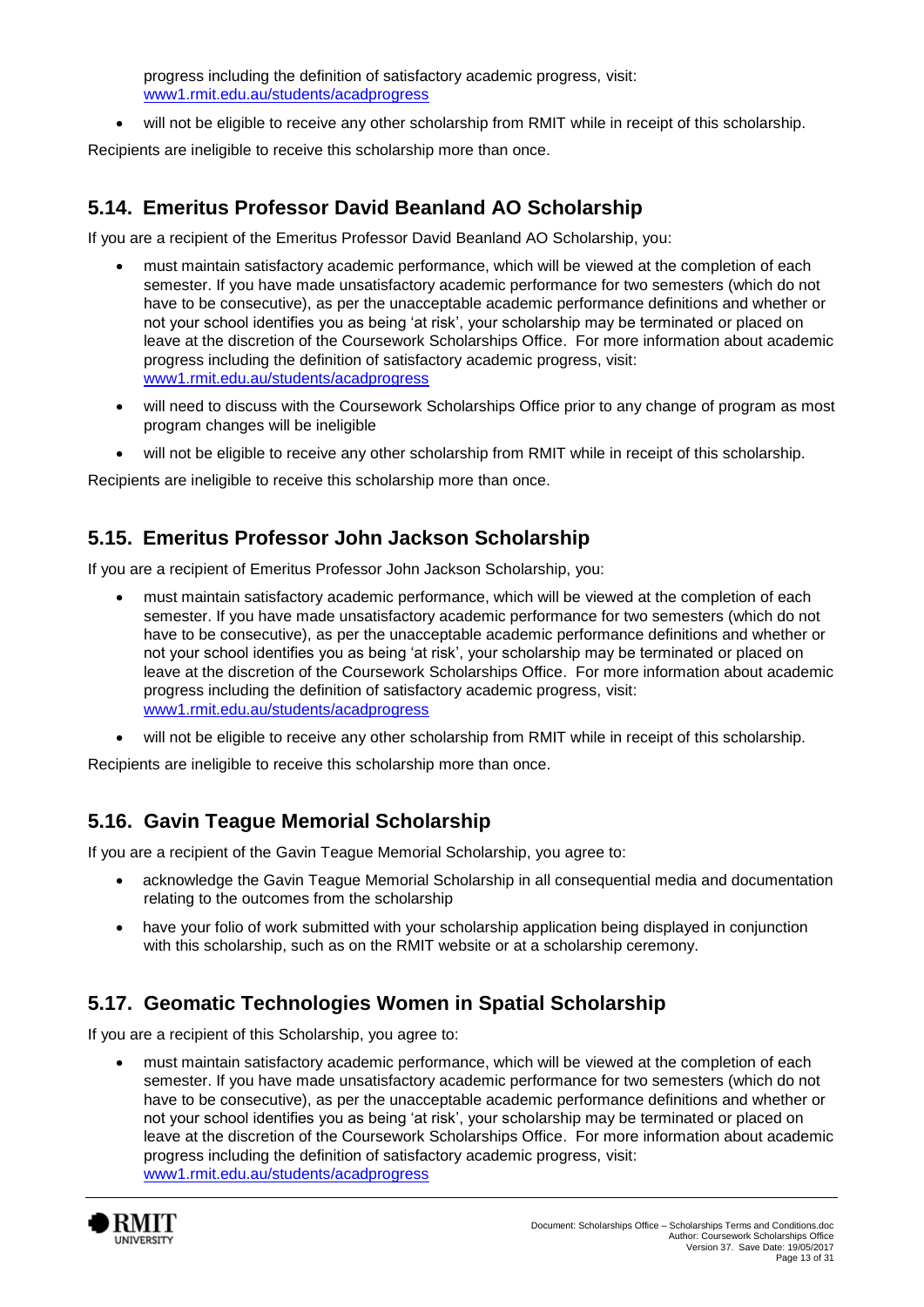- will need to discuss with the Coursework Scholarships Office prior to any change of program as most program changes will be ineligible
- are ineligible to take a leave of absence or study part-time
- will not be eligible to receive any other scholarship from RMIT while in receipt of this scholarship.

### **5.18. George Alexander Foundation Scholarship**

If you are a recipient of the George Alexander Foundation Scholarship, you

- agree to:
	- o volunteer for 15 hours per year
	- o undertake 5 hours of leadership training per year
	- $\circ$  promote the value of the Scholarship both within and outside the University
	- o participate in a network of George Alexander Foundation recipients, with a focus on academic opportunities and community service, as appropriate
	- $\circ$  only use the scholarship money for accommodation, living and study costs related to my program
	- o your contact details being forwarded to the George Alexander Foundation.
- are required to have a GPA equal to or above 2, which will be reviewed at the completion of each semester. If you fail to maintain a GPA of equal to 2 or above for two semesters (which do not have to be consecutive), your scholarship will be terminated. For more information about GPAs, visit [www1.rmit.edu.au/students/gradingbasis/gpa](http://www.rmit.edu.au/students/gradingbasis/gpa)
- are ineligible to take a leave of absence or study part-time
- will not be eligible to receive any other scholarship while in receipt of this scholarship.

Recipients are ineligible to receive this scholarship more than once.

#### **5.19. Grathelms Scholarship**

If you are a recipient of the Grathelms Scholarship, you:

- must maintain satisfactory academic performance at the end of semester one for this scholarship to continue. For information about academic progress including the definition of satisfactory academic progress, visit: [www1.rmit.edu.au/students/acadprogress](http://www.rmit.edu.au/students/academicprogress)
- are not able to change programs and keep this scholarship
- are ineligible to take a leave of absence or study part-time
- will not be eligible to receive any other scholarship while in receipt of this scholarship.

#### **5.20. GPT Group Scholarship**

If you are a recipient of the GPT Group Scholarship, you:

- must undertake an 11 month, 2 days per week, paid work experience fixed term contract with the GPT Group
- are required to have a GPA equal to or above 2, which will be reviewed at the completion of semester one. If you achieve a GPA of less than 2 at the completion of semester one, your scholarship may be terminated which is at the discretion of the GPT Group. For more information about GPAs, visit [www1.rmit.edu.au/students/gradingbasis/gpa](http://www.rmit.edu.au/students/gradingbasis/gpa)
- are not able to change programs and keep this scholarship
- are ineligible to take a leave of absence or study part-time
- will not be eligible to receive any other scholarship from RMIT while in receipt of this scholarship.

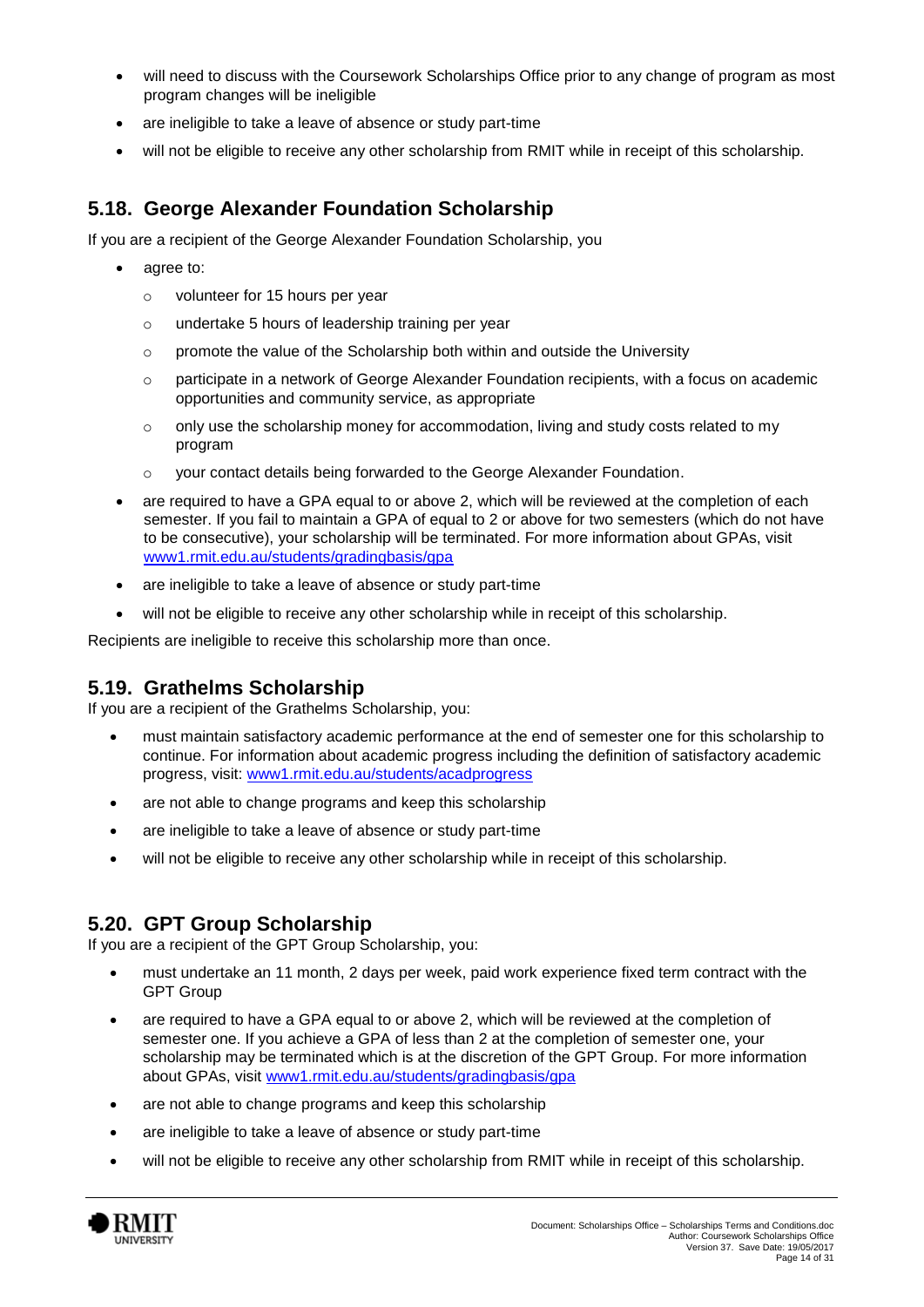### **5.21. GS1 Australia Logistics and Supply Chain Management Scholarship**

If you are a recipient of the GS1 Australia Logistics and Supply Chain Management Scholarship, you:

- must maintain satisfactory academic performance, which will be reviewed at the completion of each semester. If you have made unsatisfactory academic performance for two semesters (which do not have to be consecutive), as per the unacceptable academic performance definitions and whether or not your school identifies you as being 'at risk', your scholarship may be terminated or placed on leave at the discretion of the Coursework Scholarships Office. For more information about academic progress including the definition of satisfactory academic progress, visit: [www1.rmit.edu.au/students/acadprogress](http://www.rmit.edu.au/students/academicprogress)
- are not able to change programs and keep this scholarship
- will not be eligible to receive any other scholarship while in receipt of this scholarship.

### **5.22. Inder Kaur Scholarship**

If you are a recipient of the Inder Kaur Scholarship, you:

- must maintain satisfactory academic performance, which will be reviewed at the completion of each semester. If you have made unsatisfactory academic performance for two semesters (which do not have to be consecutive), as per the unacceptable academic performance definitions and whether or not your school identifies you as being 'at risk', your scholarship may be terminated or placed on leave at the discretion of the Coursework Scholarships Office. For more information about academic progress including the definition of satisfactory academic progress, visit: [www1.rmit.edu.au/students/acadprogress](http://www.rmit.edu.au/students/academicprogress)
- will not be eligible to receive any other scholarship from RMIT while in receipt of this scholarship.

Recipients are ineligible to receive this scholarship more than once.

### **5.23. Inder Kaur Reconciliation Scholarship**

If you are a recipient of this Scholarship, you:

- must maintain satisfactory academic performance at the end of each semester for this scholarship to continue. For more information about academic progress including the definition of satisfactory academic progress, visit: [www1.rmit.edu.au/students/acadprogress](http://www.rmit.edu.au/students/academicprogress)
- will not be eligible to receive any other scholarship from RMIT (except for any Indigenous Commonwealth Scholarships).

Recipients are ineligible to receive this scholarship more than once.

### **5.24. Indigenous Business Creation Scholarship**

If you are a recipient of this scholarship, you:

- are not able to change programs and keep this scholarship
- are not able to take leave or have unauthorised part-time study and keep this scholarship
- are not able to redeem any unused portion of the scholarship, including the mentoring hours as cash
- will not be eligible to receive any other scholarship from RMIT while in receipt of this scholarship.

### **5.25. Irana Turynska Scholarship**

If you are a recipient of the Irana Turynska Scholarship, you

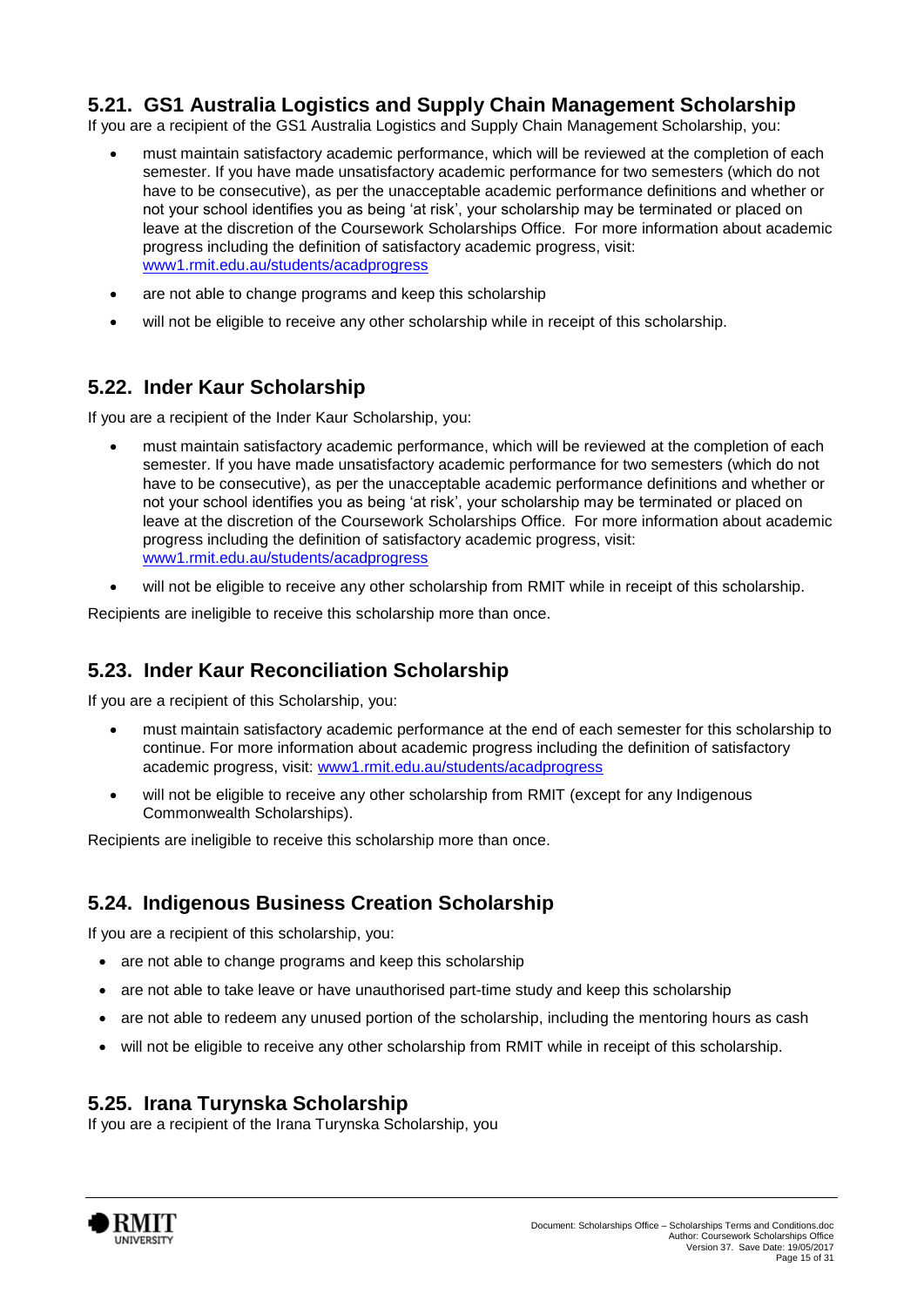- must maintain satisfactory academic performance at the end of semester one for this scholarship to continue. For information about academic progress including the definition of satisfactory academic progress, visit: [www1.rmit.edu.au/students/acadprogress](http://www.rmit.edu.au/students/academicprogress)
- are not able to change programs and keep this scholarship
- are not able to take leave or have unauthorised part-time study and keep this scholarship
- will not be eligible to receive any other scholarship from RMIT while in receipt of this scholarship.

#### **5.26. Jack Ward Scholarship**

If you are a recipient of the Jack Ward Scholarship, you:

- must maintain satisfactory academic performance, which will be viewed at the completion of each semester. If you have made unsatisfactory academic performance for two semesters (which do not have to be consecutive), as per the unacceptable academic performance definitions and whether or not your school identifies you as being 'at risk', your scholarship may be terminated or placed on leave at the discretion of the Coursework Scholarships Office. For more information about academic progress including the definition of satisfactory academic progress, visit: [www1.rmit.edu.au/students/acadprogress](http://www.rmit.edu.au/students/academicprogress)
- will not be eligible to receive any other scholarship from RMIT while in receipt of this scholarship.

Recipients are ineligible to receive this scholarship more than once.

### **5.27. Jacob and Charlotte Kahane Scholarship**

If you are a recipient of the Jacob and Charlotte Kahane Scholarship, you:

- must maintain satisfactory academic performance at the end of semester one for this scholarship to continue. For information about academic progress including the definition of satisfactory academic progress, visit: [www1.rmit.edu.au/students/acadprogress](http://www.rmit.edu.au/students/academicprogress)
- are not able to change programs and keep this scholarship
- are ineligible to take a leave of absence or study part-time
- will not be eligible to receive any other scholarship from RMIT while in receipt of this scholarship.

### **5.28. Jacques Nasser Entrepreneurship Travel Grant**

If you are a recipient of this scholarship, you

- understand that if you do not undertake the travel associated with this grant, you will have to return to RMIT all grant money paid to you
- will not be eligible to receive any other scholarship/grant from RMIT for your travel.

### **5.29. Jacques Nasser Regional and Rural Scholarship**

If you are a recipient of this scholarship, you

- must pass all courses at the end of each semester for this scholarship to continue
- must reside in Melbourne throughout each semester of your studies
- cannot change programs outside of programs offered by the College of Business (programs must be for classes taught at the Melbourne city campus, online and overseas programs are ineligible)
- will not be eligible to receive any other scholarship from RMIT while in receipt of this scholarship.

### **5.30. Jayco Scholarship**

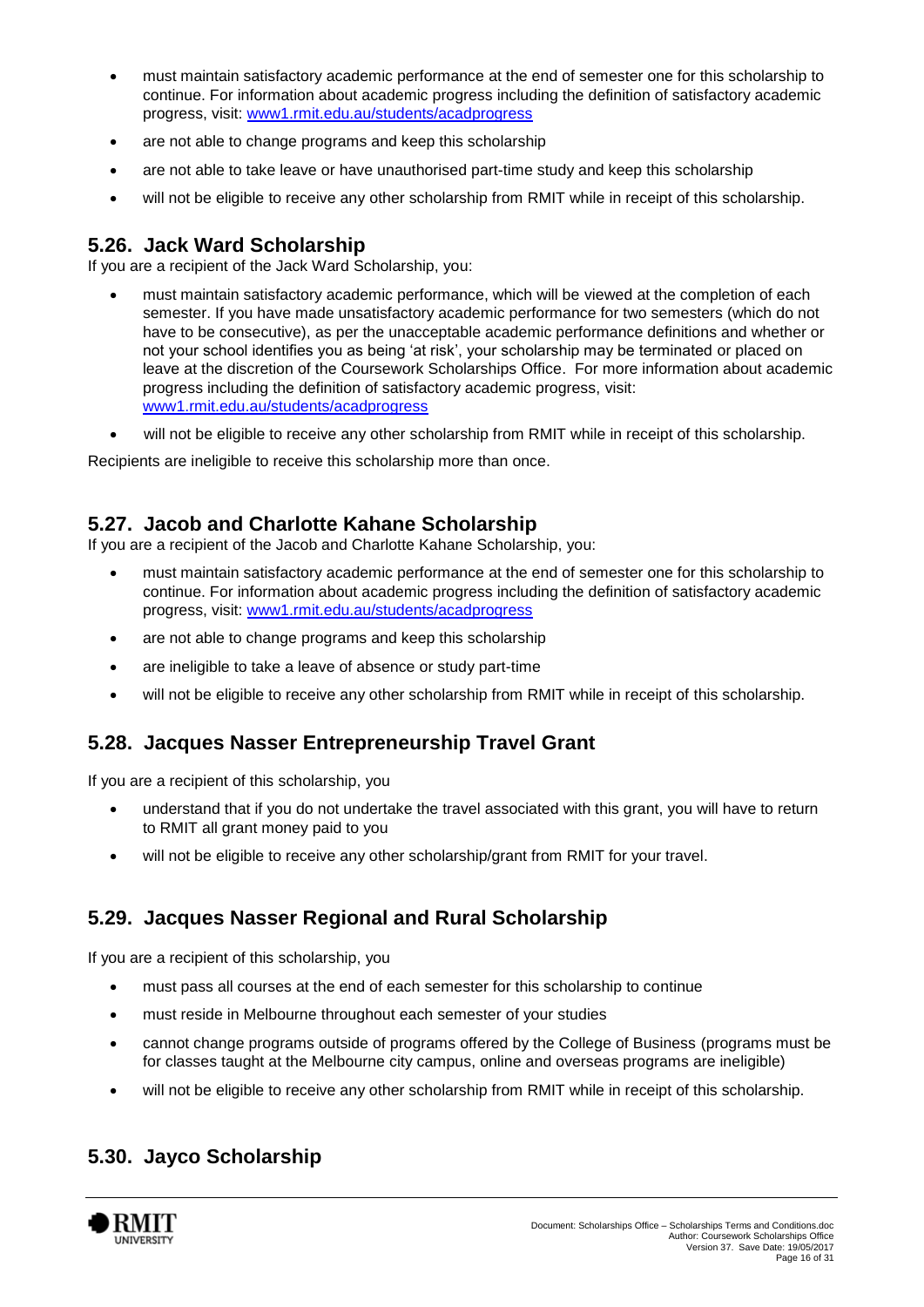If you are a recipient of the Jayco Scholarship, you

- should be available to attend the award presentation which will be part of the end of year 1, 2 and 3 year exhibition [HE Academic week 14]. The date will be advised to the awardee by the School.
- are not able to change programs and keep this scholarship
- are ineligible to take a leave of absence or study part-time
- will not be eligible to receive any other scholarship from RMIT while in receipt of this scholarship.

### **5.31. Mainfreight Scholarship**

If you are a recipient of this scholarship, you:

- are not able to take leave or have unauthorised part-time study and keep this scholarship
- must pass all courses at the end of semester one for this scholarship to continue in semester two
- will need to discuss with the Coursework Scholarships Office prior to any change of program as most program changes will be ineligible
- will not be eligible to receive any other scholarship from RMIT whilst in receipt of this scholarship.

#### **5.32. Marion Fletcher Fashion and Textiles Scholarship**

If you are a recipient of the Marion Fletcher Fashion and Textiles Scholarship, you:

- must maintain satisfactory academic performance, which will be viewed at the completion of each semester. If you have made unsatisfactory academic performance for two semesters (which do not have to be consecutive), as per the unacceptable academic performance definitions and whether or not your school identifies you as being 'at risk', your scholarship may be terminated or placed on leave at the discretion of the Coursework Scholarships Office. For more information about academic progress including the definition of satisfactory academic progress, visit: [www1.rmit.edu.au/students/acadprogress](http://www.rmit.edu.au/students/academicprogress)
- will need to discuss with the Coursework Scholarships Office prior to any change of program as most program changes will be ineligible
- will not be eligible to receive any other scholarship from RMIT whilst in receipt of this scholarship.

# **5.33. McCraith Scholarship for Architecture**

If you are a recipient of the McCraith Scholarship for Architecture, you:

- must maintain satisfactory academic performance, which will be viewed at the completion of each semester. If you have made unsatisfactory academic performance for two semesters (which do not have to be consecutive), as per the unacceptable academic performance definitions and whether or not your school identifies you as being 'at risk', your scholarship may be terminated or placed on leave at the discretion of the Coursework Scholarships Office. For more information about academic progress including the definition of satisfactory academic progress, visit: [www1.rmit.edu.au/students/acadprogress](http://www.rmit.edu.au/students/academicprogress)
- are not able to change programs and keep this scholarship (excluding moving from the Bachelor of Architecture Design (BP250) into the Masters of Architecture (MC163))
- are not able to take a leave between completing the bachelor program and commencing the postgraduate program
- will not be eligible to receive any other scholarship from RMIT (except for any Indigenous Commonwealth Scholarships).

Recipients are ineligible to receive this scholarship more than once.

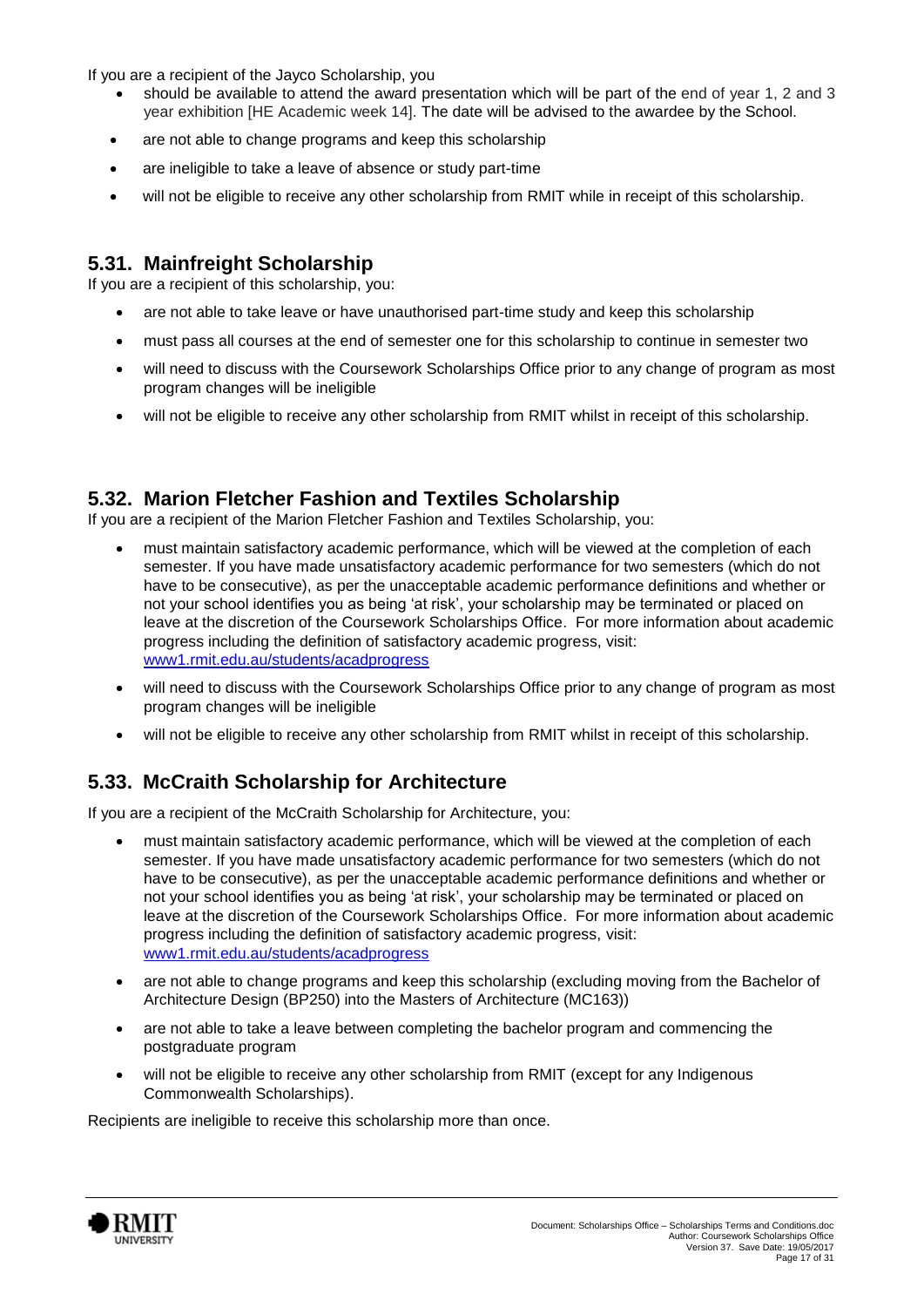# **5.34. McCraith Scholarship for Fine Arts**

If you are a recipient of the McCraith Scholarship for Fine Arts, you:

- must maintain satisfactory academic performance, which will be viewed at the completion of each semester. If you have made unsatisfactory academic performance for two semesters (which do not have to be consecutive), as per the unacceptable academic performance definitions and whether or not your school identifies you as being 'at risk', your scholarship may be terminated or placed on leave at the discretion of the Coursework Scholarships Office. For more information about academic progress including the definition of satisfactory academic progress, visit: [www1.rmit.edu.au/students/acadprogress](http://www.rmit.edu.au/students/academicprogress)
- are not able to change program and keep this scholarship
- will not be eligible to receive any other scholarship from RMIT (except for any Indigenous Commonwealth Scholarships).

Recipients are ineligible to receive this scholarship more than once.

# **5.35. NAB Financial Planning Scholarship**

If you are a recipient of this scholarship, you:

- must maintain satisfactory academic performance at the end of semester one for this scholarship to continue. For information about academic progress including the definition of satisfactory academic progress, visit: [www1.rmit.edu.au/students/acadprogress](http://www.rmit.edu.au/students/academicprogress)
- are ineligible to take a leave of absence or study part-time
- will need to discuss with the Coursework Scholarships Office prior to any change of program as most program changes will be ineligible
- will not be eligible to receive any other scholarship from RMIT while in receipt of this scholarship
- are bound also by the [NAB Financial Planning Future Planners Scholarship –](http://its-aw-cdmprap1.ad.rmit.edu.au/zneo0zlg9q4d.pdf) Terms of Entry.

### **5.36. Ngarara Willim Postgraduate Coursework Scholarship**

If you are a recipient of this scholarship, you:

- are not able to take leave or have unauthorised part-time study and keep this scholarship
- will not be eligible to receive any other scholarship from RMIT (except for any Indigenous Commonwealth Scholarships).

### **5.37. Northcote Trust Scholarship**

If you are a recipient of the Northcote Trust Scholarship you:

- can only use the scholarship money for educational costs related to your program
- will not be eligible to receive any other scholarship from RMIT while in receipt of this scholarship
- should discuss with the Coursework Scholarships Office prior to any change of program as the change of program must be in the same or complimentary field of study to your vocational education program of study.
- if the duration of your scholarship is greater than one year, you:
	- $\circ$  must maintain satisfactory academic performance, which will be reviewed at the completion of each semester. If you have made unsatisfactory academic performance for two semesters (which do not have to be consecutive), as per the unacceptable academic performance definitions and whether or not your school identifies you as being 'at risk', your scholarship may be terminated or placed on leave at the discretion of the Coursework Scholarships Office. For more information about academic progress including the definition of satisfactory academic progress, visit: [www1.rmit.edu.au/students/acadprogress](http://www.rmit.edu.au/students/academicprogress)

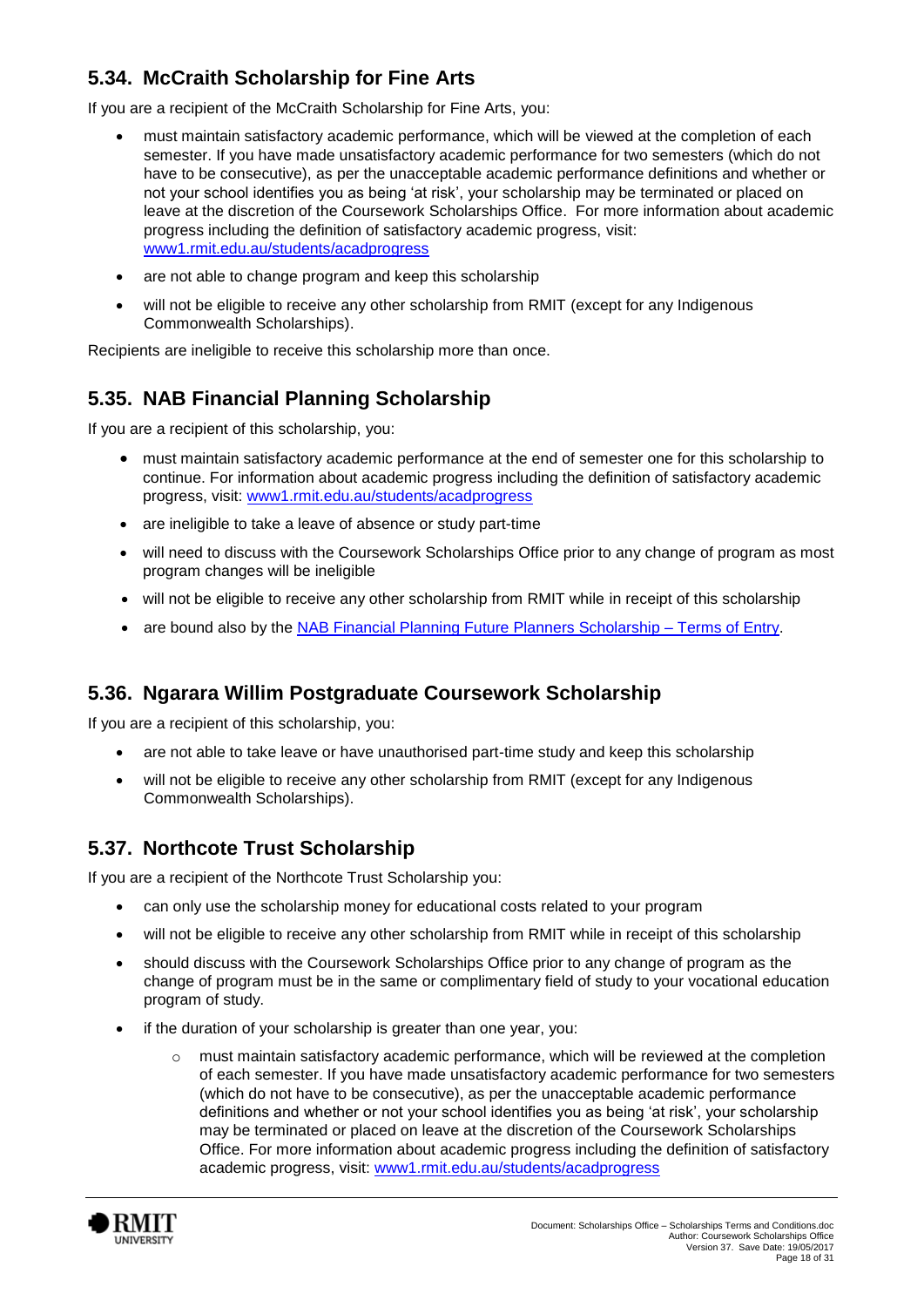- if the duration of your scholarship is one year, you:
	- $\circ$  must maintain satisfactory academic performance at the end of semester one for this scholarship to continue. For information about academic progress including the definition of satisfactory academic progress, visit: [www1.rmit.edu.au/students/acadprogress](http://www.rmit.edu.au/students/academicprogress)
	- are ineligible to take a leave of absence or study part-time

**In additional to the above, if you received the Northcote Trust Scholarship as a vocational education student with a scholarship duration of two or more years,** your scholarship is for the final year of your diploma/advanced diploma, followed by one or two years in a degree at RMIT (as per your offer communication). You scholarship will be terminated if:

- your degree program is not in the same or a complimentary field of study to your diploma/advanced diploma program
- you are not successful in gaining entry into a degree program place at RMIT in the semester immediately after your diploma/advanced diploma as per your offer communication. If you have to extend your diploma/advanced diploma into a further semester or do not gain entry into a degree program your scholarship will be terminated.

Example 1: (one semester of diploma/advanced diploma left) if you are completing your diploma/advanced diploma in semester 1, you must commence your degree in semester 2 of the same year.

Example 2: (one year of diploma/advanced diploma left) if you are studying your final year of diploma/advanced diploma in semester 1 and 2 of year 2016, you must commence your degree in semester 1 of 2017 (the first semester of the following year).

Recipients who have received this scholarship for two or more year's duration are ineligible to receive this scholarship again.

### **5.38. Orcadia Foundation Scholarship**

If you are a recipient of the Orcadia Foundation Scholarship, you:

- will not be eligible to receive any other scholarship from RMIT whilst in receipt of this scholarship
- will need to discuss with the Coursework Scholarships Office prior to any change of program as most program changes will be ineligible

For one year duration recipients, you also:

- are not able to take leave or have unauthorised part-time study and keep this scholarship
- must maintain satisfactory academic performance at the end of semester one for this scholarship to continue. For information about academic progress including the definition of satisfactory academic progress, visit: [www1.rmit.edu.au/students/acadprogress](http://www.rmit.edu.au/students/academicprogress)

For standard full-time duration of program recipients, you also:

 must maintain satisfactory academic performance, which will be reviewed at the completion of each semester. If you have made unsatisfactory academic performance for two semesters (which do not have to be consecutive), as per the unacceptable academic performance definitions and whether or not your school identifies you as being 'at risk', your scholarship may be terminated or placed on leave at the discretion of the Coursework Scholarships Office. For more information about academic progress including the definition of satisfactory academic progress, visit: [www1.rmit.edu.au/students/acadprogress](http://www.rmit.edu.au/students/academicprogress)

#### **5.39. Peoplebank Women in IT Scholarship**

If you are a recipient of the Peoplebank Women in IT Scholarship, you:

- must maintain satisfactory academic performance at the end of semester one for this scholarship to continue. For information about academic progress including the definition of satisfactory academic progress, visit: [www1.rmit.edu.au/students/acadprogress](http://www.rmit.edu.au/students/academicprogress)
- are not able to take leave or have unauthorised part-time study and keep this scholarship

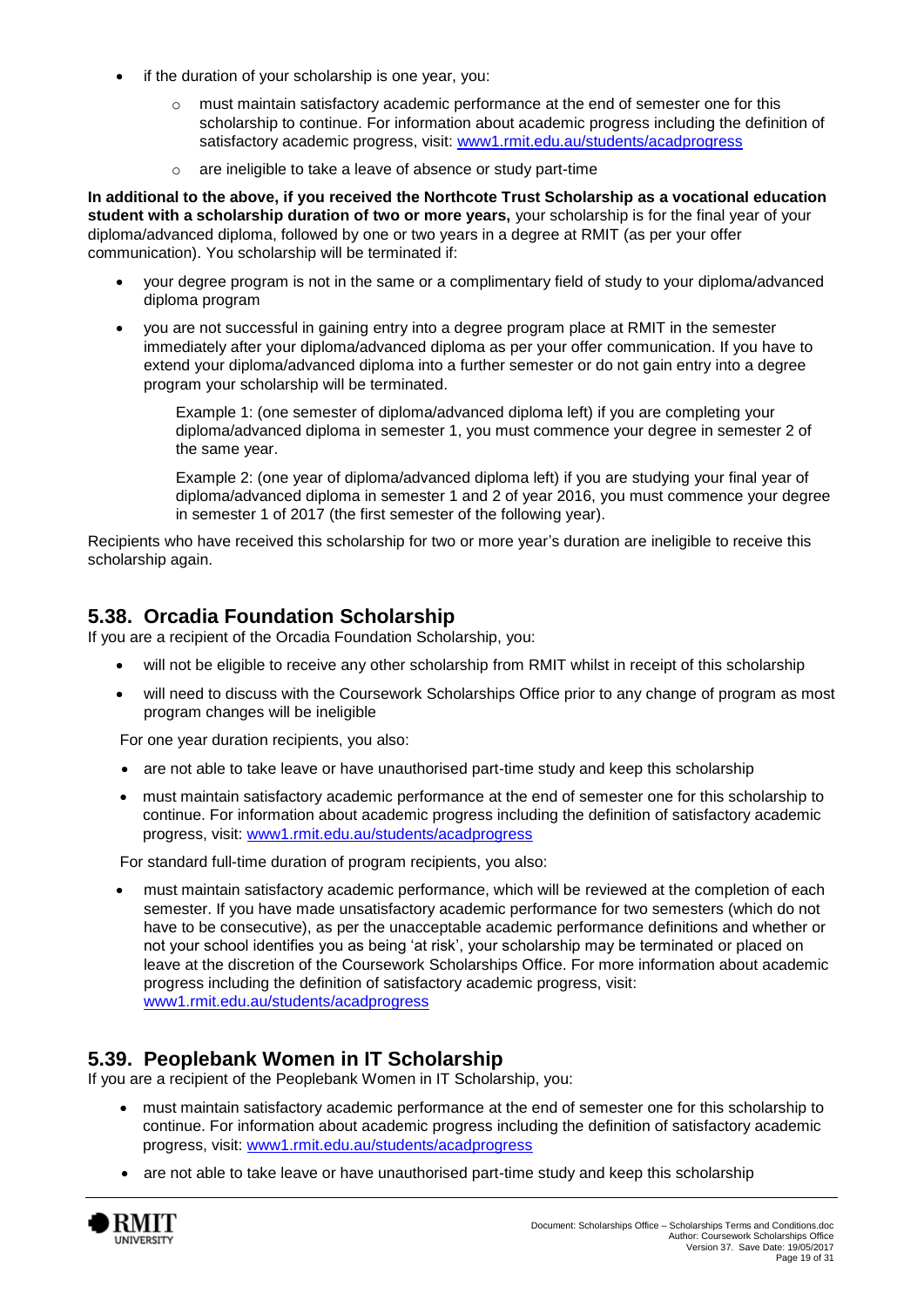- will need to discuss with the Coursework Scholarships Office prior to any change of program as most program changes will be ineligible
- will not be eligible to receive any other scholarship from RMIT while in receipt of this scholarship.

### **5.40. The Piers K Folwer Scholarship**

If you are a recipient of the Piers K Folwer Scholarship, you:

- must maintain satisfactory academic performance at the end of semester one for this scholarship to continue. For information about academic progress including the definition of satisfactory academic progress, visit: [www1.rmit.edu.au/students/acadprogress](http://www.rmit.edu.au/students/academicprogress)
- are ineligible to take a leave of absence or study part-time
- will not be able to change program and keep this scholarship
- will not be eligible to receive any other scholarship from RMIT while in receipt of this scholarship.

### **5.41. Professor Robert and Josephine Shanks Undergraduate Scholarship**

If you are a recipient of the Professor Robert and Josephine Shanks Undergraduate Scholarship, you:

- must pass all courses at the end of semester one for this scholarship to continue in semester two
- are ineligible to take a leave of absence or study part-time
- in most instances, will not be able to change program and keep this scholarship
- will not be eligible to receive any other scholarship from RMIT while in receipt of this scholarship.

### **5.42. RG Kayler-Thomson Memorial Scholarship**

If you are a recipient of the RG Kayler-Thomson Memorial Scholarship, you understand that:

- the continuation of your scholarship into its second year (your fourth year of your program) is dependent on you providing a satisfactory student report (satisfaction will be advised by the selection committee) and your enrolment in Applied Heat and Mass Transfer and a project in the thermo-fluids field in the fourth year of your program
- if you do not complete the third year of your program at RMIT, you are required to repay all scholarship monies paid in full at the time of cessation/withdrawal
- your contact details will be forwarded to the Australian Institute of Refrigeration, Air-conditioning and Heating (AIRAH) who were a part of the selection committee, and they may independently be in contact with you
- are not able to take leave and keep this scholarship
- will not be eligible to receive any other scholarship from RMIT while in receipt of this scholarship.

### **5.43. RMIT Accommodation Support Scholarship**

If you are the recipient of the RMIT Accommodation Support Scholarship, you:

- will need to provide to the Coursework Scholarships Office evidence of your Melbourne address at the start of your first semester with RMIT University. Failure to do this will terminate your scholarship and require the return of monies paid. The Coursework Scholarships Office will email you details of the requirements and due date to your RMIT student email account.
- are ineligible to continue to receive this scholarship if you move outside of Melbourne during the academic semester/term (not including returning to your parents/other address during mid- year/endof-year break)

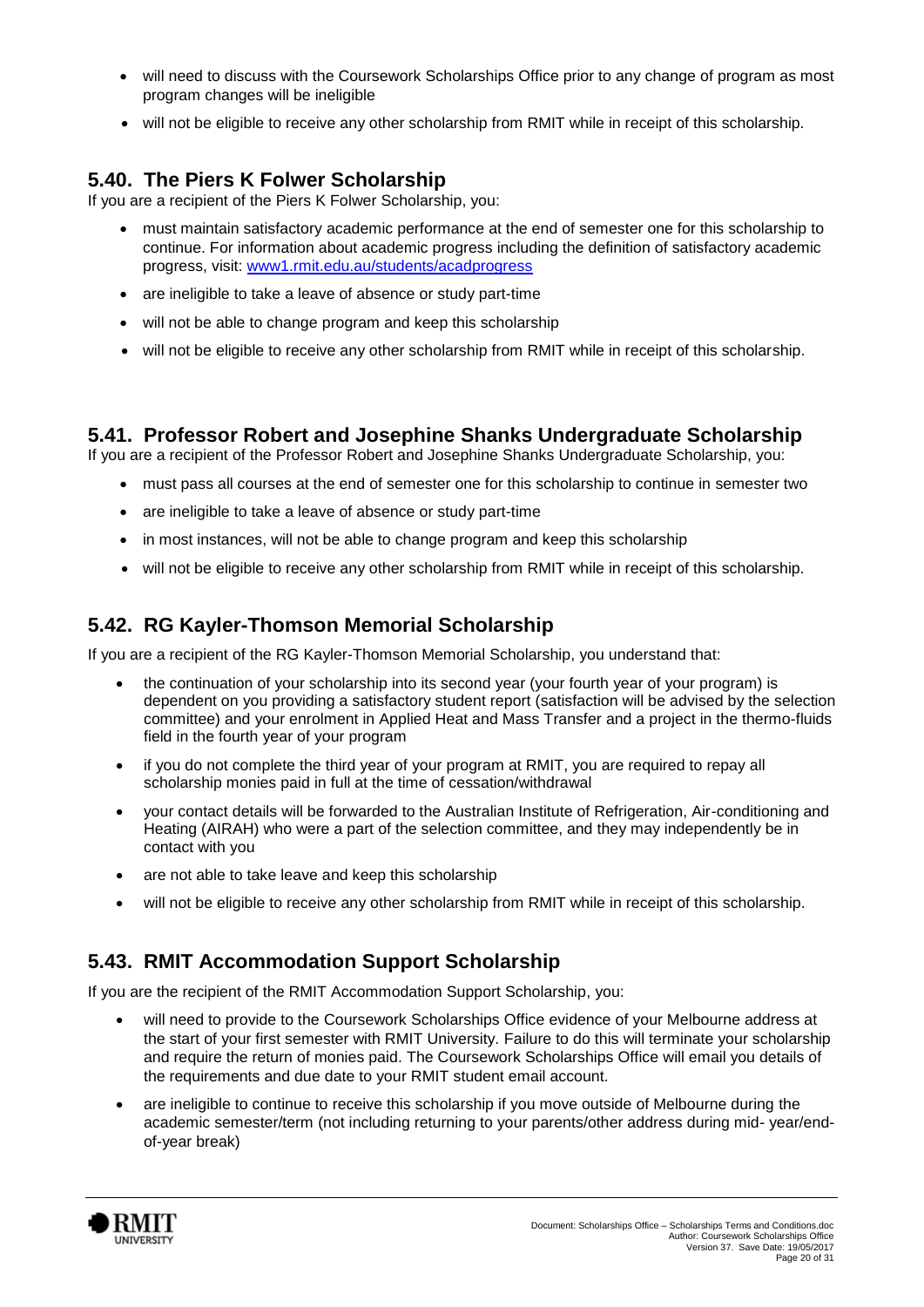are ineligible to take any leave of absence from this scholarship or have unauthorised part-time study, where the scholarship is of one year duration.

### **5.44. RMIT Achievement Scholarship**

If you are a recipient of the RMIT Achievement Scholarship, you:

- if you received this scholarship in years 2012 to 2014, you must maintain satisfactory academic performance, which will be reviewed at the completion of each semester. If you have made unsatisfactory academic performance for two semesters (which do not have to be consecutive), as per the unacceptable academic performance definitions and whether or not your school identifies you as being 'at risk', your scholarship may be terminated or placed on leave at the discretion of the Coursework Scholarships Office. For more information about academic progress including the definition of satisfactory academic progress, visit: [www1.rmit.edu.au/students/acadprogress](http://www.rmit.edu.au/students/academicprogress)
- will not be eligible to receive any other scholarship from RMIT while in receipt of this scholarship.

### **5.45. RMIT Award for VET or HE scholarship**

If you are the recipient of the RMIT Award for VET or HE scholarship, each semester for the duration of your scholarship, you will need to present your tuition invoice to your School's finance office staff. You are advised of your semester invoices via email to your RMIT student email account. Invoices are available through *Enrolment Online*.

If you receive the RMIT Award for HE scholarship and within three years of graduating from your bachelor degree (for which your RMIT Award was received) you do not enrol full-time in the next level of program, either a one year honours degree or a masters by coursework program at RMIT, your scholarship will lapse. The maximum duration of your scholarship for an honours degree is two semesters and a postgraduate by course is four semesters.

If you receive the RMIT Award for VET scholarship and within three years of graduating from your diploma (for which your RMIT Award was received) you do not enrol full-time in a bachelor degree program at RMIT, your scholarship opportunity will lapse. The maximum duration of your scholarship will be eight semesters.

### **5.46. RMIT Cultural Visions Film Grant**

If you are a recipient of the RMIT Cultural Visions Film Grant, you agree to:

- complete and submit your documentary or short film project (as outlined in your successful application) by the 14 February in the year after receiving the grant
- provide updates and evidence of working towards your documentary/project throughout the year
- acknowledge the RMIT Cultural Visions Film Grant in all consequential media and documentation relating to the outcomes from the scholarship, including in the completed project
- immediately notify the Coursework Scholarships Office in writing if you:
	- o wish to amend your project as outlined in your successful proposal
	- o cannot complete your documentary or short film as outlined in your successful proposal (Note: if you cannot complete your documentary or short film by the deadline without exceptional circumstances for not being able to do so, you are required to repay all monies paid to you in relation to this grant).
- have your submitted documentary or short film project displayed/shown in conjunction with this scholarship, such as on the RMIT website, at an RMIT event, or by the donor.

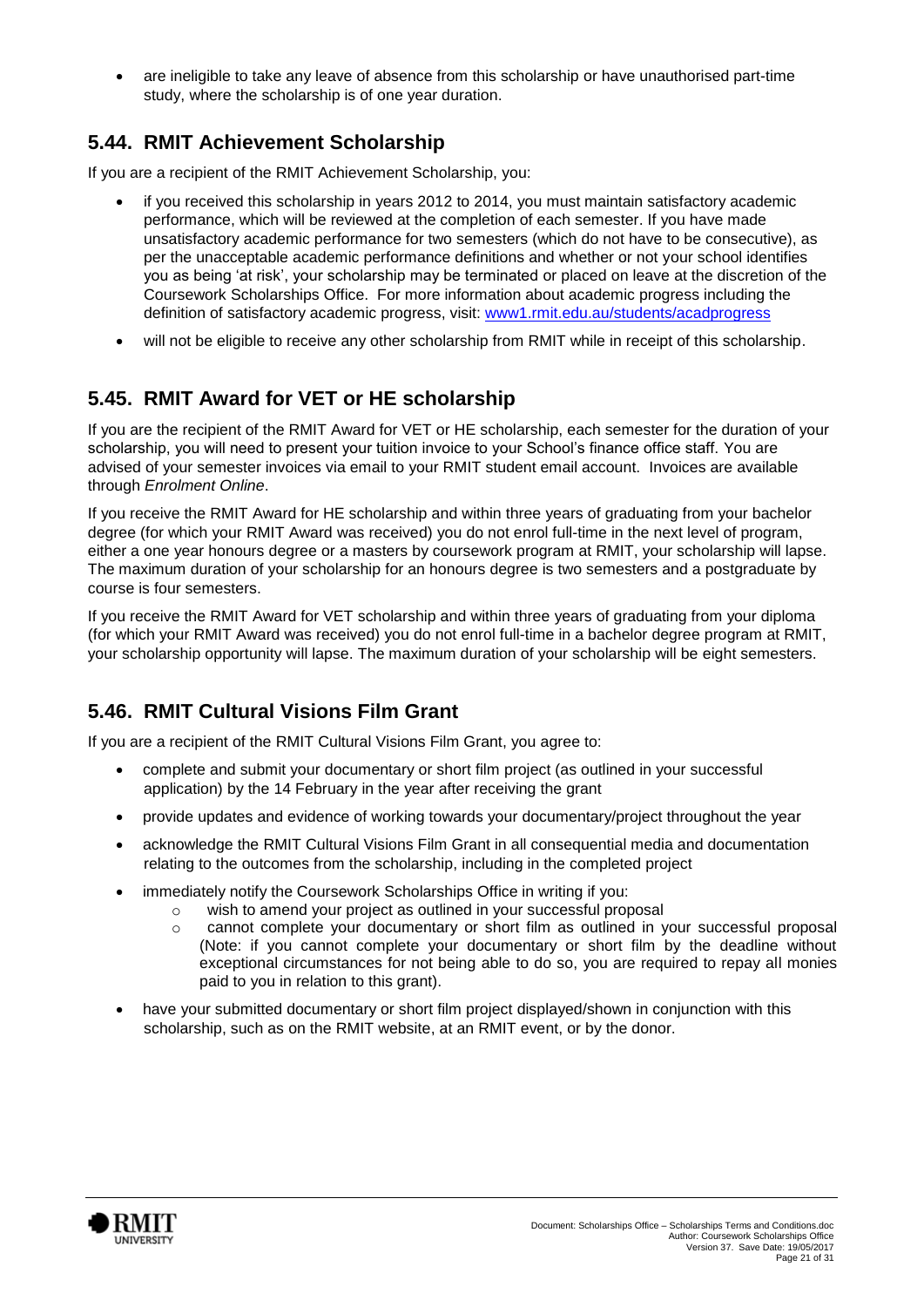### **5.47. RMIT Equity Laptop Grant / Notebook Scholarship / Notebook Grant**

#### **5.33.1 Notebook Grant – notebook voucher recipients**

If you are a recipient of this grant, you understand that:

- a notebook voucher code will be emailed to you that allows you to redeem a notebook and Microsoft Office from a RMIT approved computer supplier. The voucher is only able to be used once and you are responsible for using this voucher and keeping the voucher code safe until you redeem it. You will not receive any additional vouchers if this voucher is redeemed by you or someone else. The voucher is not redeemable for cash, and nor can you return the notebook and receive a refund.
- the notebook voucher code has an expiry date and you need to redeem the notebook and Microsoft Office by this date. If you have not redeemed your notebook by that date, the voucher will no longer be valid and your grant is considered terminated
- if your enrolment is terminated or you drop to part-time enrolment (without exceptional circumstances and contacting the Coursework Scholarships Office) prior to your collection or the expiry date of the voucher, the grant is voided and you will not be able to redeem your voucher notebook
- you agree to your personal details (name, email, address, phone number) being passed onto our computer supplier and for that information to be used for the sole purpose of awarding the grant.
- upon redeeming your notebook computer and Microsoft Office, all warranty, software issues, servicing, etc. are your responsibilities. RMIT University cannot assist you with your notebook and has no responsibility towards your notebook.

#### **5.33.2 HP/Dell notebook recipients**

If you are a recipient of the RMIT Equity Notebook Scholarship, you understand that upon receiving the HP/Dell notebook, the ownership of the notebook is yours. You are responsible for the operation, warranty, or any other issue relating to the notebook. RMIT University cannot assist you with your notebook and has no responsibility towards your notebook.

#### **5.33.3 MacBook Pro notebook recipients**

If you are a recipient of the RMIT Equity Notebook Scholarship, you understand that upon receiving the MacBook Pro notebook, you will assume responsibility for the MacBook Pro notebook. If any transaction is required regarding its operation or warranty, you should deal directly with Computers Now. You are responsible for the operation, warranty, or any other issue relating to the notebook. RMIT University cannot assist you with your notebook and has no responsibility towards your notebook.

### **5.48. RMIT Equity Travel Grant**

If you are the recipient of the RMIT Equity Travel Grant, you must provide the Coursework Scholarships Office with evidence that you have attained an approved place in the indicated mobility activity as detailed in your scholarship application. The travel must be related to the information provided in your scholarship application, and you must be enrolled in a course/s relating to that travel at RMIT University. The Grant cannot be transferred or held over to a following year. The offer of an RMIT Equity Travel Grant will be terminated if approval cannot be granted and provided to the Coursework Scholarships Office at least one month prior to start date of your overseas mobility activity as indicated in your application.

The value of your Equity Travel Grant is based on your mobility activity type and location. If these aspects of your activity change, your grant value may be affected. You must inform the Coursework Scholarship Office of any changes to your mobility activity prior to commencement of your activity.

If you receive your Equity Travel Grant and your mobility activity is subsequently cancelled/ you can no participate, you are required to repay the grant in full, please contact to the Coursework Scholarships Office to organise.

You cannot be awarded more than one scholarship/grant (of any type) to fund your mobility activity.

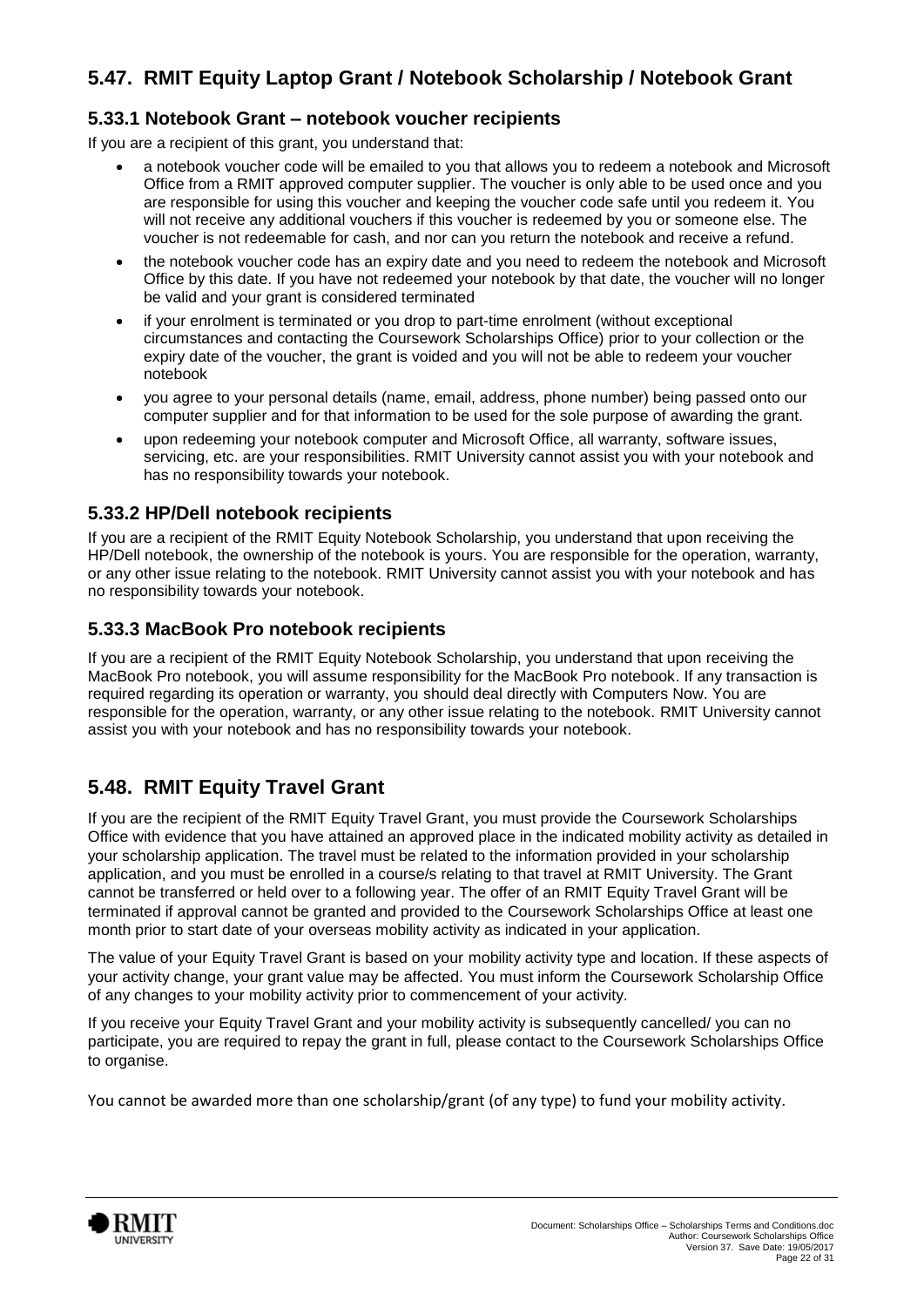# **5.49. RMIT Merit Equity Scholarship**

If you are the recipient of the RMIT Merit Equity Scholarships you:

- understand the following with regards to the travel contribution of your scholarship:
	- if you do not travel overseas for an educational experience as a part of your program, you will forfeit the travel contribution to your scholarship
	- o you need to advise the Coursework Scholarships Office at least two months prior to the commencement of your overseas mobility activity. Letters to be provided:
		- an acceptance letter for your overseas mobility activity
		- a letter from your program coordinator that will need to verify any overseas educational experience to be a part of your program earning credit points towards the completion of your program

**Note:** If you fail to provide the advice and letters at least two months prior to the commencement of your overseas mobility activity, you may be forfeiting the travel contribution of your scholarship as we cannot guarantee the provision of funds without having the advised notice period.

- $\circ$  cannot typically be used in your first year of study, please check with the Coursework Scholarships Office to see if the funding is available early (note that the answer maybe no).
- $\circ$  cannot be used for any other purpose than an overseas educational experience as a part of your program. Your enrolled course for the travel must be a semester in length, and not 24 credit points or less in worth (i.e. 12 credit points courses such as two week study tours are ineligible)
- o that an overseas holiday does not qualify as an educational experience.
- must maintain satisfactory academic performance, which will be viewed each semester. If you have made unsatisfactory academic performance for two semesters (which do not have to be consecutive), as per the unacceptable academic performance definitions and whether or not your school identifies you as being 'at risk', your scholarship may be terminated or placed on leave at the discretion of the Coursework Scholarships Office. For more information about academic progress including the definition of satisfactory academic progress, visit [www1.rmit.edu.au/students/acadprogress.](http://www.rmit.edu.au/students/academicprogress)
- will not be eligible to receive any other scholarship from RMIT whilst in receipt of this scholarship

If you have reached the maximum amount payable for this scholarship, you will not be eligible to receive any other scholarship from RMIT whilst studying an undergraduate program.

### **5.50. RMIT Study Support Scholarship**

If you are a recipient of the RMIT Study Support Scholarship who has received this scholarship for the duration of program, you are ineligible to receive this scholarship more than once for the same type of program. See section 4.4 for more information on duration of scholarship.

**Example:** If you have not passed some courses or been enrolled in fewer than a 100% full-time load and you have been paid the equivalent amount to the standard full-time duration of your program (e.g. 1 year standard full-time program  $= 2$  semesters of payment), your scholarship cannot be extended nor can you be allocated a new scholarship for the same program or type of program.

If you are a recipient of a one year duration RMIT Study Support Scholarship offer, you:

- cannot take a leave of absence and keep a one year duration RMIT Study Support Scholarship. Funding is only provided in the year of receipt of the scholarship and cannot be transferred into a following year. You may reapply for the scholarship (if eligible) prior to applications close for the semester of your return.
- may receive this scholarship more than once for the same program. You are ineligible to receive it again if you have been enrolled/have credit transfers for the minimum number of credit points to graduate or have studied for the standard full-time duration for that program.

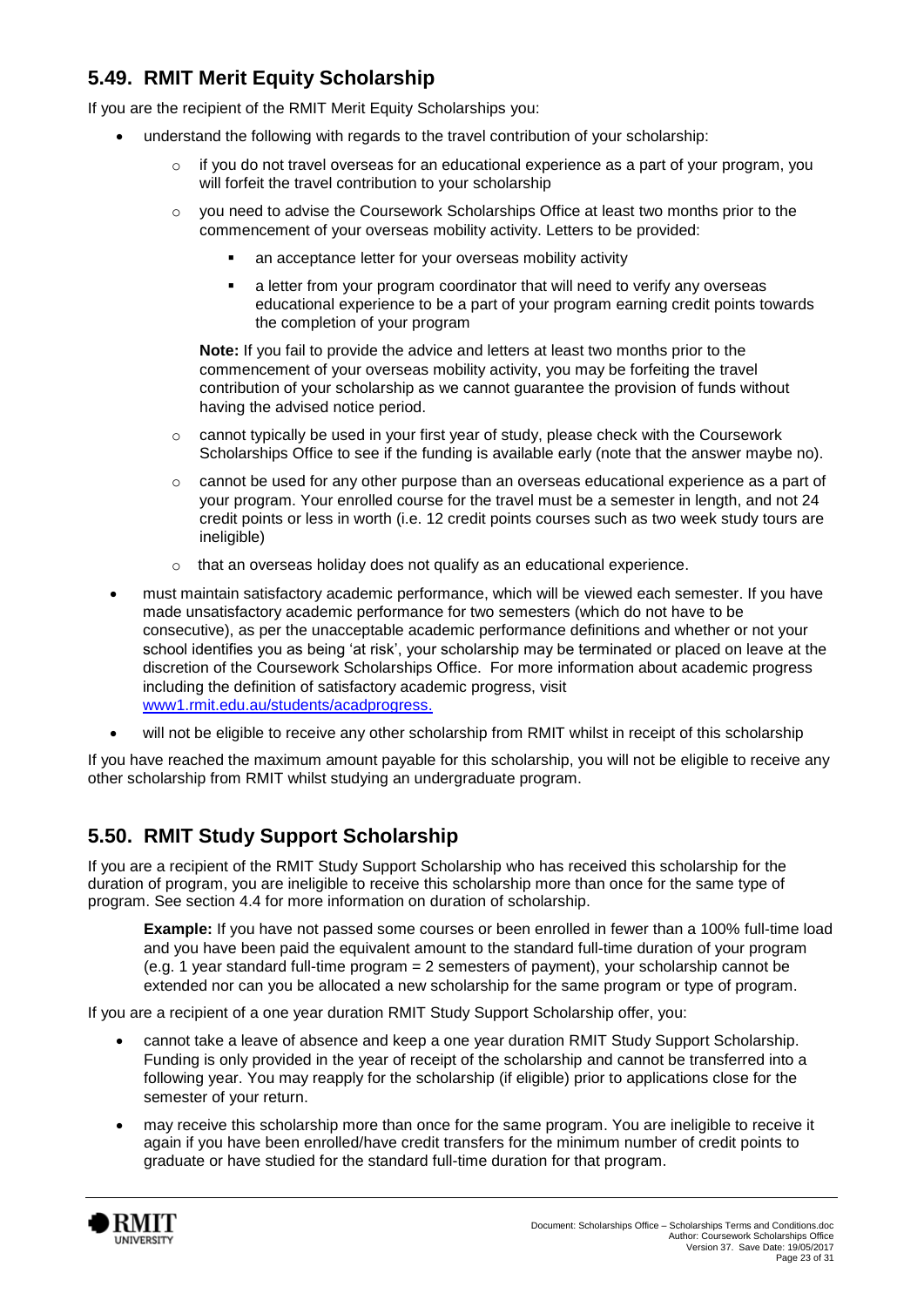A past recipient may be eligible to apply for another RMIT Study Support Scholarship if you are enrolling in a program which is increasing in level e.g. from a diploma to an advanced diploma, from an advanced diploma to a bachelor degree, from a bachelor degree to a single year honours degree, from a bachelor degree to a postgraduate by coursework degree. A recipient who has already received their full allocation of a standard duration of program RMIT Study Support Scholarship and are applying for another one for the same program level are ineligible to apply.

If you change program level, you must reapply for a new RMIT Study Support Scholarship. e.g. if you have completed an Advanced Diploma, and are commencing a Bachelor Degree, a new RMIT Study Support Scholarship application must be submitted prior to applications close for your new program.

You cannot receive this scholarship more than once at any given time.

### **5.51. RMIT Village Accommodation Support Scholarship**

If you are a recipient of this scholarship, you:

- are not able to take leave or have unauthorised part-time study and keep this scholarship.
- agree to pay:
	- o a bond at the commencement of your tenancy
	- o a departure cleaning fee
	- o your tenancy agreement with the RMIT Village.

When you leave RMIT Village Old Melbourne you agree to:

- accept full responsibility for any damage by you to the apartment in which you have been residing
- pay the cost of any damages and additional cleaning required in the apartment once you have vacated the premises.

In accepting the scholarship, you certify that you will conduct your residency bound by the provisions of the Victorian Residential Tenancies Act 1997 and agree to act in a responsible and respectful manner, abiding by all and any additional in-house rules and regulations which govern the RMIT Village Old Melbourne complex. A signed tenancy agreement with RMIT Village is mandatory.

### **5.52. Rural Grant**

If you are a recipient of the Rural Grant, you:

• are not able to take leave or have unauthorised part-time study and keep this scholarship.

#### **5.53. Sam and Nina Narodowski Undergraduate Scholarship**

If you are a recipient of the Orcadia Foundation Scholarship, you:

- will need to discuss with the Coursework Scholarships Office prior to any change of program as most program changes will be ineligible
- are not able to take leave or have unauthorised part-time study and keep this scholarship
- must maintain satisfactory academic performance at the end of semester one for this scholarship to continue. For information about academic progress including the definition of satisfactory academic progress, visit: [www1.rmit.edu.au/students/acadprogress](http://www.rmit.edu.au/students/academicprogress)
- will not be eligible to receive any other scholarship from RMIT whilst in receipt of this scholarship

### **5.54. Sarah's Dream Scholarship**

If you are a recipient of this Scholarship, you:

are not able to change programs and keep this scholarship

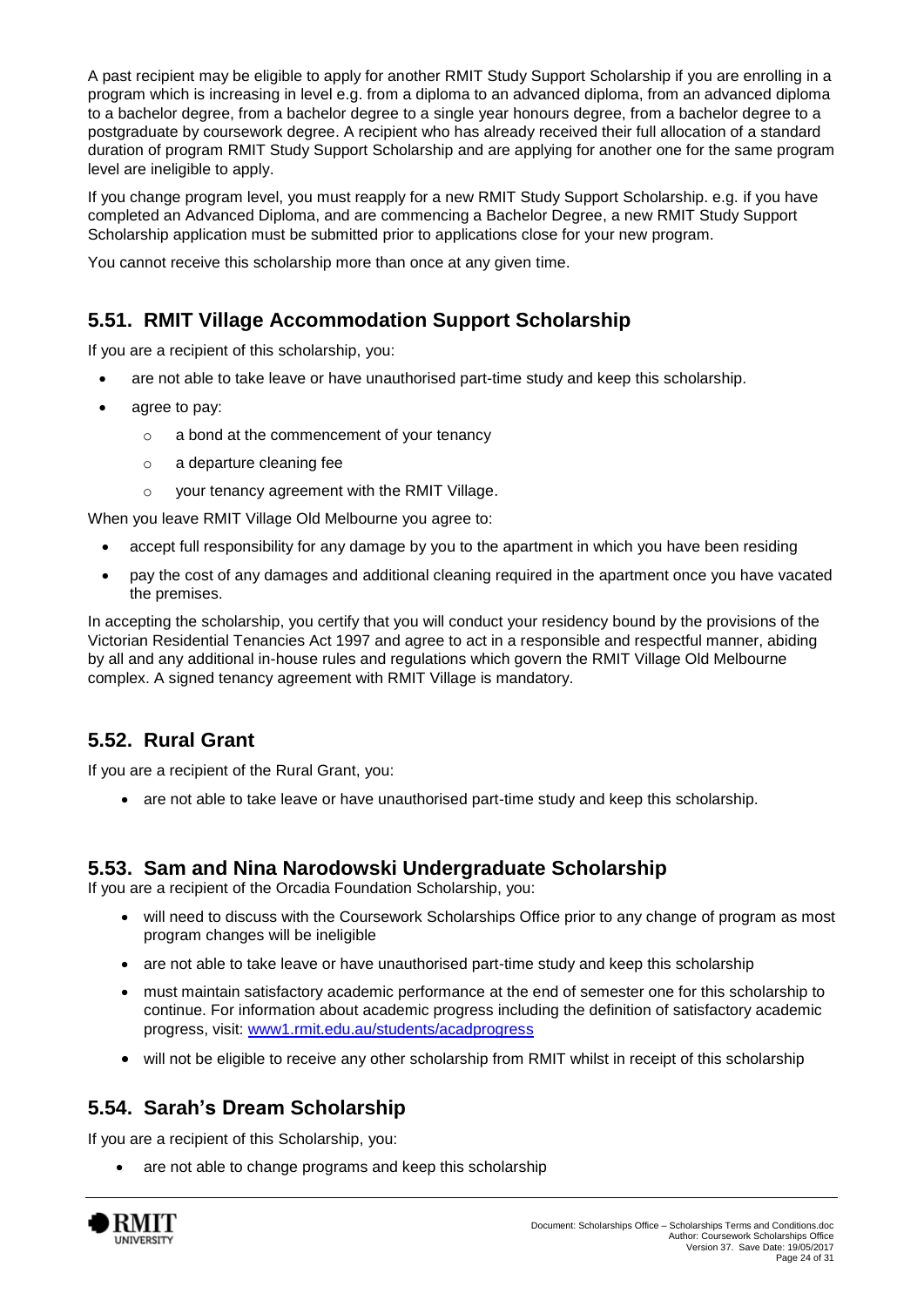- are not able to take leave or have unauthorised part-time study and keep this scholarship
- must maintain satisfactory academic performance at the end of semester one for this scholarship to continue. For information about academic progress including the definition of satisfactory academic progress, visit: [www1.rmit.edu.au/students/acadprogress](http://www.rmit.edu.au/students/academicprogress)
- will not be eligible to receive any other scholarship from RMIT while in receipt of this scholarship.

#### **5.55. Sartori Memorial Scholarship**

If you are a recipient of the Sartori Memorial Scholarship, you:

- must maintain satisfactory academic performance at the end of each semester for this scholarship to continue. For information about academic progress including the definition of satisfactory academic progress, visit: [www1.rmit.edu.au/students/acadprogress](http://www.rmit.edu.au/students/academicprogress)
- will need to discuss with the Coursework Scholarships Office prior to any change of program as most program changes will be ineligible
- are not able to take leave or have unauthorised part-time study and keep this scholarship
- will not be eligible to receive any other scholarship from RMIT while in receipt of this scholarship.

Recipients are ineligible to receive this scholarship more than once.

### **5.56. Scholarship for Women in Aerospace, Mechanical and Manufacturing Engineering**

If you are a recipient of this scholarship (formerly known as the School of Aerospace, Mechanical and Manufacturing Engineering Women in Engineering Scholarship) you must maintain satisfactory academic progress, which will be reviewed at the completion of semester one in order for the scholarship to continue.

**For more information about academic progress** including the definition of satisfactory academic progress, visit: [www1.rmit.edu.au/students/acadprogress](http://www.rmit.edu.au/students/academicprogress)

### **5.57. School of Art Honours Travelling Grant**

If you are a recipient of the School of Art Honours Travelling Grant, you agree to your folio of work submitted with your scholarship application and for the Honours Endowment Exhibition being displayed in conjunction with this scholarship for promotion and publicity purposes, such as a news item, on the RMIT website or at a scholarship ceremony. You will hold the copyright to your work and RMIT will acknowledge you in all media publications.

### **5.58. Science Industry Endowment Fund Undergraduate Scholarship**

If you are a recipient of the Science Endowment Fund Undergraduate Scholarship, you understand that you:

- must maintain a minimum pass grade for all your results each semester in order for the scholarship to continue
- will need to discuss with the Coursework Scholarships Office prior to any change of program as most program changes will be ineligible
- will not be able to take leave of absence or have unauthorised part-time study and keep this scholarship
- will not be eligible to receive any other scholarship from RMIT while in receipt of this scholarship
- agree to the Science Industry Endowment Fund using your name and photo in publicising this scholarship.

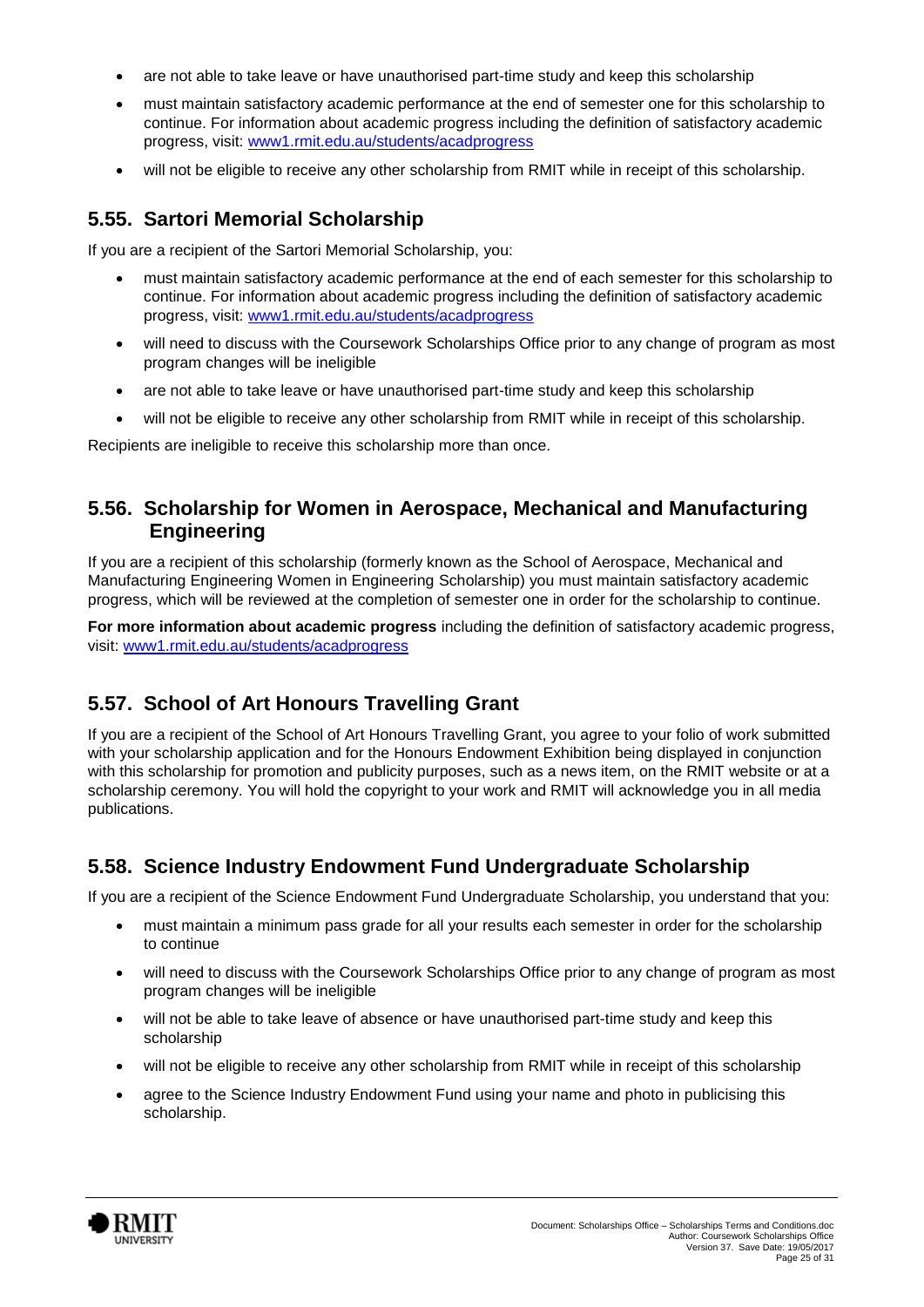# **5.59. SEH Women in Engineering Scholarship**

If you are a recipient of this scholarship, you

- must maintain a minimum 2.5 grade point average (GPA) <http://www1.rmit.edu.au/students/gradingbasis/gpa> in your program results each semester for your scholarship to continue
- will need to discuss with the Coursework Scholarships Office prior to any change of program as most program changes will be ineligible
- will not be eligible to receive any other scholarship from RMIT while in receipt of this scholarship.

# **5.60. SEW-EURODRIVE Scholarship**

SEW-EURODRIVE reserves the right to withhold or cease the scholarship at any time with no discussion entertained.

If you are a recipient of the SEW-EURODRIVE Scholarship you:

- will undertake 12 weeks of paid vacation work at SEW-EURODRIVE from November to March
- must maintain a credit average for your results each semester in order to be paid this scholarship.

Recipients are ineligible to receive this scholarship more than once.

# **5.61. UCI Projects Equity Scholarship**

If you are a recipient of this scholarship, you

- are not able to change programs and keep this scholarship
- are not able to take leave or have unauthorised part-time study and keep this scholarship
- will not be eligible to receive any other scholarship from RMIT while in receipt of this scholarship
- must maintain satisfactory academic performance at the end of semester one for this scholarship to continue. For information about academic progress including the definition of satisfactory academic progress, visit: [www1.rmit.edu.au/students/acadprogress.](http://www.rmit.edu.au/students/academicprogress)

### **5.62. UniLodge @ RMIT Bundoora Accommodation Scholarship**

If you are a recipient of this scholarship, you:

- are not able to take leave or have unauthorised part-time study and keep this scholarship
- agree to pay:
	- o a security deposit at the commencement of your tenancy
	- o a departure cleaning fee

When you leave RMIT Bundoora accommodation complex you agree to:

- accept full responsibility for any damage by you to the apartment in which you have been residing
- pay the cost of any damages and additional cleaning required in the apartment once you have vacated the premises.

A signed residency agreement with Unilodge @ RMIT Bundoora is mandatory.

### **5.63. United Energy Scholarship**

If you are a recipient of the United Energy and Multinet Gas Scholarship, you:

 will be available for 12 weeks of paid vacation work at United Energy and/or Multinet Gas typically from November to March.

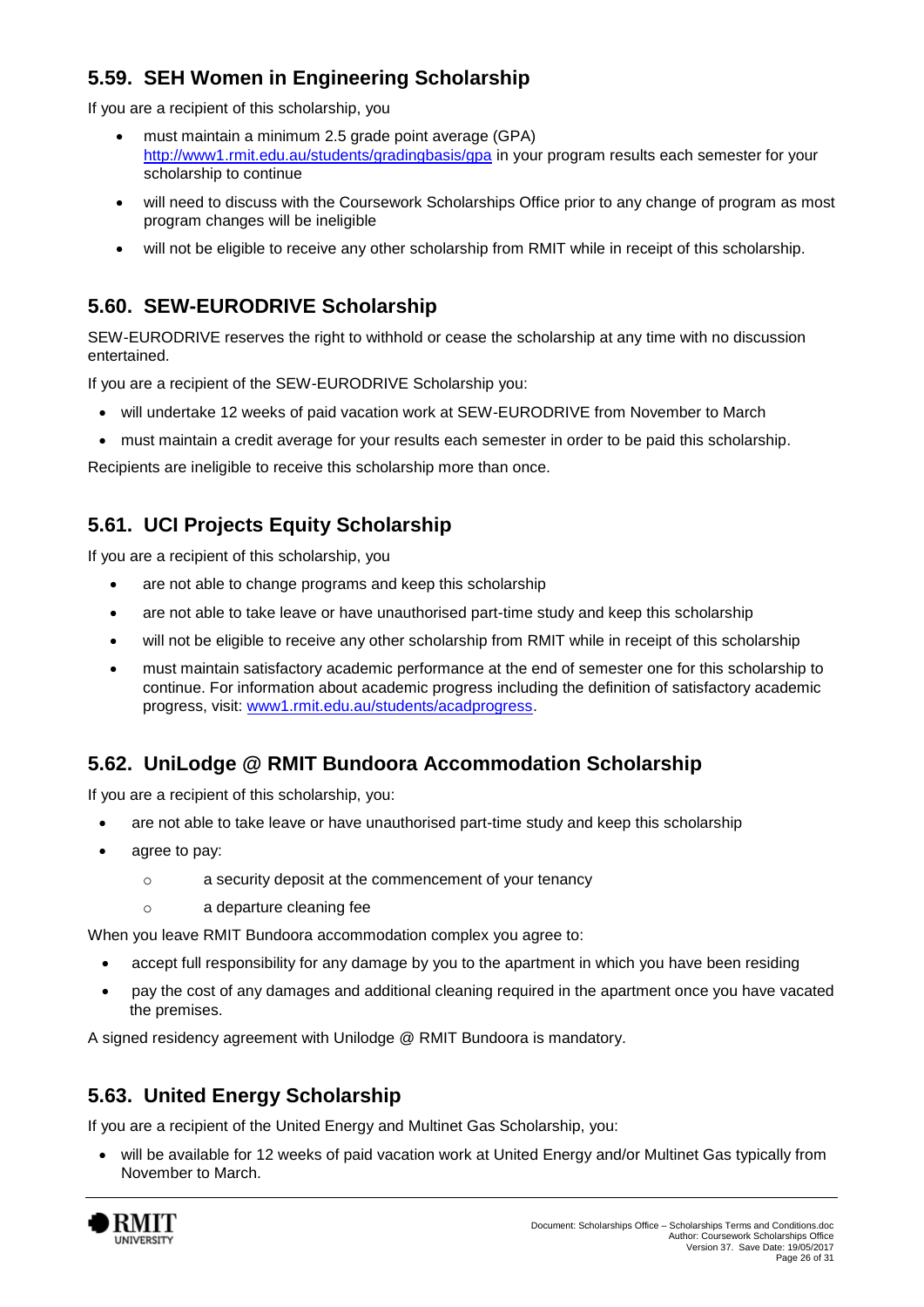must maintain a credit average of 2.5 each semester in order to be paid this scholarship.

Recipients are ineligible to receive this scholarship more than once.

### **5.64. Victor Greenhalgh Scholarship**

If you are a recipient of the Victor Greenhalgh Scholarship, you:

- must pass all courses at the end of semester one for this scholarship to continue
- are not able to take leave and keep this scholarship
- will need to discuss with the Coursework Scholarships Office prior to any change of program as most program changes will be ineligible
- will not be eligible to receive any other scholarship from RMIT while in receipt of this scholarship.

#### **5.65. Victorian Department of Health and Health Services Nuclear Medicine Scholarship**

If you are a recipient of the Victorian Department of Health Nuclear Medicine Scholarship, you:

- must maintain a minimum pass grade for all your results each semester and carry out your study with competence and diligence or the scholarship will be terminated. Your results will be passed onto the donor
- will not be allowed to take a leave of absence unless in extenuating circumstances. Applications for a leave of absence from your program must be discussed with the Nuclear Medicine Stream Leader, School of Medical Sciences. If leave of absence is approved, the scholarship may be suspended for a maximum of twelve months (two semesters).
- will not be allowed to enrol part-time or cease your enrolment and keep your scholarship your scholarship will be terminated
- will not be able to be transfer your scholarship to any other program, discipline stream or university
- agree to your details, including bank account, being passed onto the Victorian Society of Nuclear Medicine Technologists (VSNMT) from RMIT. VSNMT directly pay recipients
- agree to the Victorian Department of Health and/or the VSNMT using your name, photo and written material by you regarding this scholarship in publicising this scholarship
- will not be eligible to receive any other scholarship from RMIT while in receipt of this scholarship.
- will need to advise in writing to the Coursework Scholarships within seven days if you:
	- leave Australia for reasons other than for approved overseas study, approved leave of absence or approved recreation leave\*
	- discontinue full-time studies in the program

\*Approved recreation leave are official breaks from study as per the RMIT important dates calendar e.g. semester break, public holidays [www1.rmit.edu.au/students/importantdates.](http://www.rmit.edu.au/students/importantdates)

### **5.66. Westpac Bicentennial Foundation Young Technologists Scholarship**

If you are a recipient of the Westpac Bicentennial Foundation Young Technologists Scholarship, you:

- must maintain a Grade Point Average (GPA) of 2.5 (credit average) each semester in order for the scholarship to continue. For more information about GPAs, visit [www1.rmit.edu.au/students/gradingbasis/gpa](http://www.rmit.edu.au/students/gradingbasis/gpa)
- must remain enrolled as a full time student at RMIT in an undergraduate degree for the duration of this scholarship
- will need to discuss with the Coursework Scholarships Office prior to any change of program as most program changes will be ineligible, including changing your program to a double degree

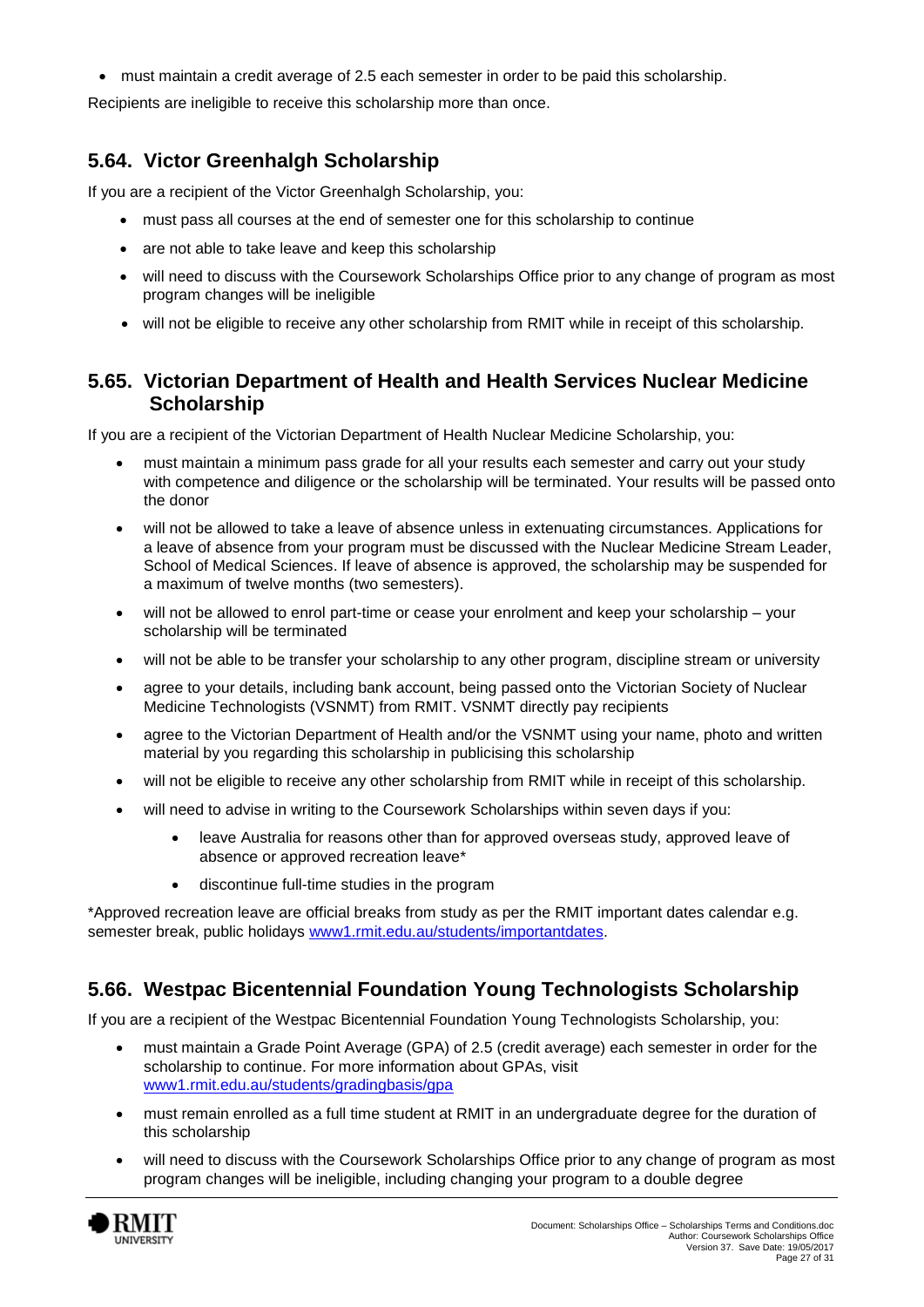- will not be allowed to take a leave of absence and keep this scholarship
- understand that you may be asked by the Westpac Bicentennial Foundation (the donor) to engage in their activities such as promoting the scholarship, providing feedback on the scholarship program and assisting in the further development of the scholarship program or provide the donor with any other reasonable request for information
- understand that your details (address, email, phone) will be passed onto the Westpac Bicentennial Foundation (the donor) and that they may contact you directly
- must provide your LinkedIn Account name and other information reasonably requested by the Foundation from time to time
- will not be eligible to receive any other scholarship from RMIT while in receipt of this scholarship or the Westpac Bicentennial Foundation
- will be a good and exemplary "ambassador" of the University and the Westpac Bicentennial Foundation actively engage as an alumni member of the scholarship program, including a series of commitments for at least the first 12 months after the conclusion of the scholarship
- must complete a report of your scholarship experience.

# <span id="page-27-0"></span>**6. Scholarship value and payments**

### **6.1 Value**

The value of your scholarship is outlined in your provisional scholarship offer communication.

### **6.2 Scholarship payments**

Your provisional scholarship offer communication will detail information about payment of your scholarship.

#### **To be eligible to receive payment** you must:

- accept your provisional scholarship offer
- maintain ongoing eligibility for your scholarship
- comply with any requests for information by the due date as instructed in your provisional scholarship offer communication.

If you are asked to provide your bank details by a required date and you fail to do so the scholarship may be terminated or placed on leave for a semester, dependant on the scholarship.

It is your responsibility to inform the Coursework Scholarships Office if there is a change in address or banking details throughout the semester.

Payment schedules provided by the Coursework Scholarships Office may be subject to change without notice. You cannot request a change to the payment schedule.

For scholarships paid by stipend, your scholarship will be paid providing that your enrolment details (load and program) do not change after the following dates for:

first semester

- after 29 January 2016 for semester 1, 2016 commencing students
- after 18 December 2015 for continuing/returning students in semester 1, 2016

second semester

- after 8 July 2016 for semester 2, 2016 commencing students
- after 17 June 2016 for continuing/returning students in semester 2, 2016

This is subject to maintaining ongoing eligibility and appropriate enrolment load (see 4.3 Enrolment load).

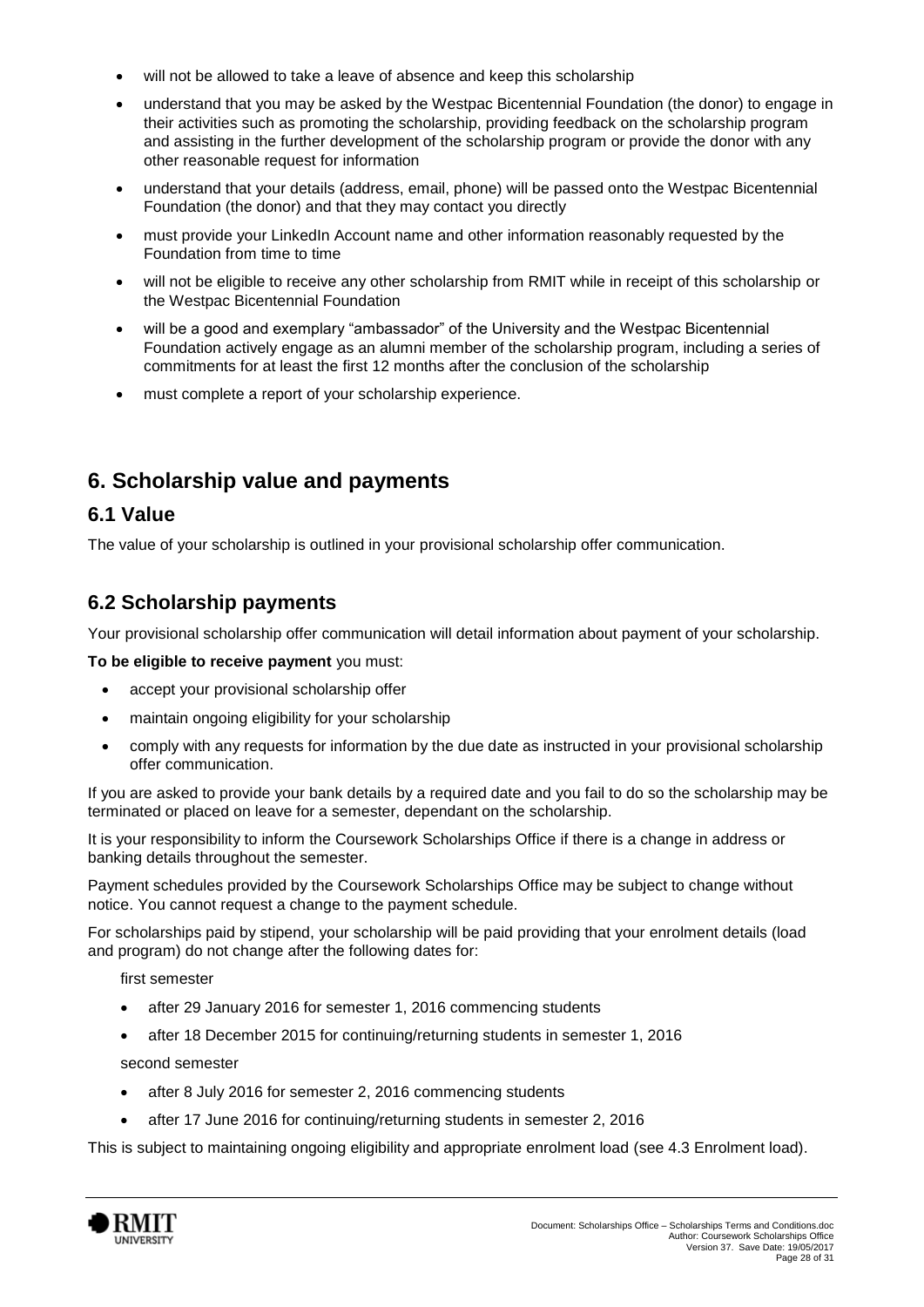For Commonwealth Scholarships (excepting first instalment of Indigenous Access Scholarship), payments are made at the end of:

- April for Semester 1
- September for Semester 2.

This is subject to maintaining ongoing eligibility and appropriate enrolment load (see 4.3 Enrolment load).

Commonwealth Scholarship payments cannot be brought forward.

#### **Ineligibility and repayment**

If RMIT has made an instalment payment towards your scholarship and you subsequently (in the same semester) change your enrolment, which makes you ineligible to receive payment, you will be required to repay the instalment/s.

#### **Payment method**

Payments for most scholarships are made via direct deposit.

The following scholarships do not involve direct payment:

- **RMIT Village Accommodation Scholarship**—recipients receive discounted rent
- **UniLodge@RMIT Bundoora Scholarship**  recipients receive rent paid on their behalf
- **St Vincent De Paul Grant for Students for Assistive Technology**—recipients receive assistance technology. Recipients of this scholarship own the equipment this grant purchases and RMIT University takes no further responsibility for the equipment, including the operation, warranty or any other issues
- **Emeritus Professor John Jackson Scholarship** some recipients for part of their scholarship receive their tuition fees paid up to the amount specified in their scholarship offer communication.

**If you receive the RMIT Award for Higher Education or VET**, you will only receive payment after you enrol and the semester starts.

#### **Tuition fee payment scholarships**

While RMIT will endeavour to make your tuition fee payments on time each semester, it is your responsibility to make sure that the funds to cover your tuition fees are paid into your student account prior to the due date for each charge, otherwise your fees will become overdue and the penalties, such as cancellation of enrolment, will apply (see the Overdue Fees and Penalties website:

www1.rmit.edu.au/browse;ID=312sth4zcwgrz). Do not ignore your invoice, and ensure you follow up any unpaid tuition fee prior to invoice due date. Invoices are emailed to your RMIT Student email account and are available online through Enrolment Online (visit this website for instruction on how to access your invoice www1.rmit.edu.au/students/taxinvoice). Note: tuition fee payments do not cover payment of any the Student Services and Amenities Fee or any other fees and charges.

### **6.3 Taxation and Centrelink**

Please seek your own independent advice from the relevant authorities on the effect, if any, that the scholarship may have on eligibility for Austudy, Abstudy, Youth Allowance or any taxation implications.

You are advised to report your scholarship payments to Centrelink if you are in receipt of ongoing Centrelink payments. Your provisional scholarship offer communication must be retained for this purpose.

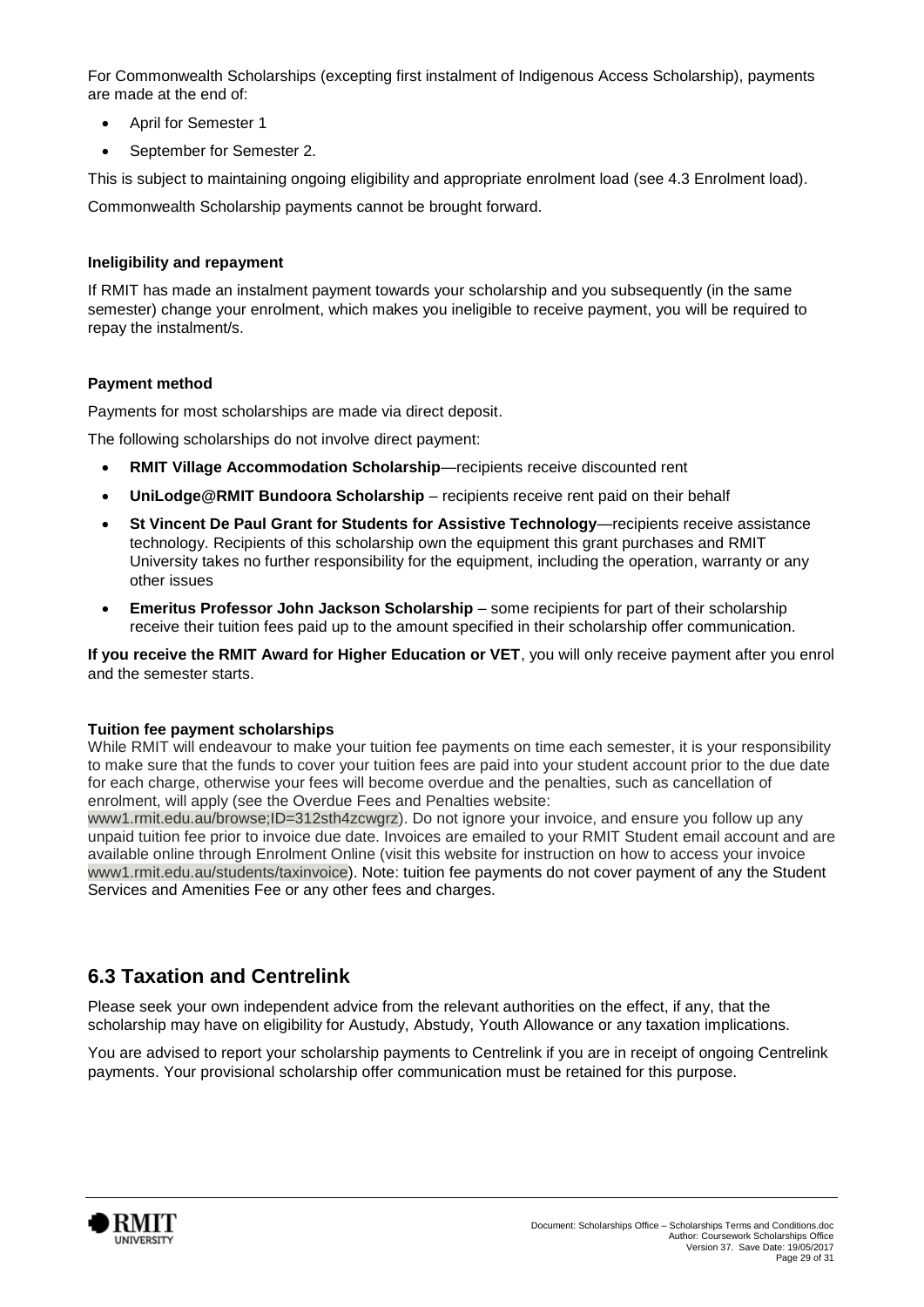# <span id="page-29-0"></span>**7. Retaining your scholarship**

To retain your scholarship, you must:

- advise the Coursework Scholarships Office of any change to your enrolment such as (but not limited to) decrease in enrolment load to part-time, leave of absence, cancellation of enrolment, change of citizenship, change of program
- provide confirmation of your circumstances during the term of the scholarship, as requested
- write annual reports during the term of the scholarship, as requested
- attend any scholarship event as requested
- maintain enrolment in a program at a RMIT campus in Australia
- adhere to the University's academic and administrative policies
- adhere to the terms and conditions within this document.

You must also meet any additional criteria as:

- outlined in your provisional scholarship offer communication
- listed under individual scholarship entries in section 5 above
- listed under individual scholarship entries on the scholarships website [www.rmit.edu.au/scholarships](http://www.rmit.edu.au/scholarships)

### **7.1 Academic performance**

As a recipient of a scholarship, you must diligently and to the best of your ability, apply yourself to the successful completion of your program of study.

Some scholarships require your academic performance to be reviewed at the end of each semester/year to ensure the continuation of your scholarship. See individual scholarships in section 5 - if your scholarship has no entry or mention of academic performance/grade requirement, there is no specific academic performance requirement (except if your program is discontinued due to your academic progress, in which case your scholarship will be terminated).

For more information about academic progress including the definition of satisfactory academic progress, visit: [www1.rmit.edu.au/students/acadprogress](http://www.rmit.edu.au/students/academicprogress)

For more information about GPAs, visit [www1.rmit.edu.au/students/gradingbasis/gpa](http://www.rmit.edu.au/students/gradingbasis/gpa)

### **7.2 Termination of a scholarship**

### **7.2.1 Grounds for termination**

Your scholarship will be terminated in any of the following circumstances:

- you have been paid the full amount of your scholarship
- you have been enrolled in the minimum number of credit points required to graduate (this minimum number includes any credit transfers you have been granted for your program)
- you have been enrolled in the equivalent of standard full-time duration of your program (e.g. a 3 year degree has 6 semesters of enrolment)
- you have completed the program that you were studying (with the exception of vocational education students who have been awarded the Northcote Trust Scholarship and are transferring into a degree program at RMIT University).

The Coursework Scholarships Office may terminate your scholarship if you have:

- discontinued your program or are not enrolled in a program
- failed to meet the eligibility criteria and the terms and conditions of your scholarship